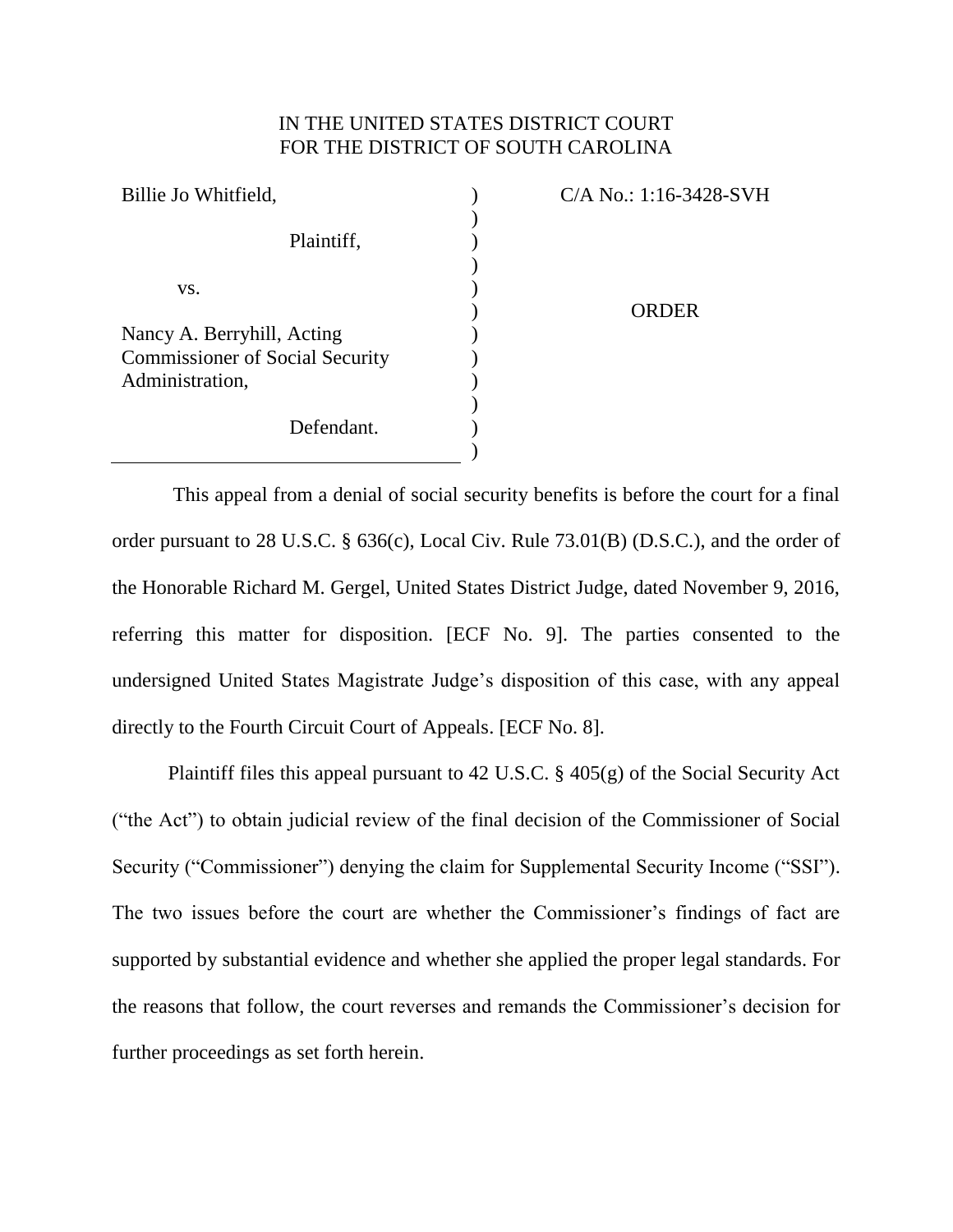# I. Relevant Background

## A. Procedural History

On January 22, 2013, Plaintiff filed an application for  $SSI<sup>1</sup>$  in which she alleged her disability began on February 20, 2010. Tr. at 118. Her application was denied initially and upon reconsideration. Tr. at 134–37 and 143–44. On April 30, 2015, Plaintiff had a hearing before Administrative Law Judge ("ALJ") Jerry W. Peace. Tr. at 26–68 (Hr'g Tr.). The ALJ issued an unfavorable decision on June 5, 2015, finding that Plaintiff was not disabled within the meaning of the Act. Tr. at 8–25. Subsequently, the Appeals Council denied Plaintiff's request for review, making the ALJ's decision the final decision of the Commissioner for purposes of judicial review. Tr. at 1–6. Thereafter, Plaintiff brought this action seeking judicial review of the Commissioner's decision in a complaint filed on October 19, 2016. [ECF No. 1].

# B. Plaintiff's Background and Medical History

1. Background

Plaintiff was 50 years old at the time of the hearing. Tr. at 33. She completed the ninth grade. Tr. at 34. She had no past relevant work ("PRW"). Tr. at 36. She alleges she has been unable to work since February 20, 2010. Tr. at 118.

<sup>&</sup>lt;sup>1</sup> The record reflects that Plaintiff filed an application for SSI on January 22, 2013, but the SSI application does not appear in the record. *See* Tr. at 118. Plaintiff filed an application for Disability Insurance Benefits ("DIB") on February 7, 2013, and indicated she had filed or intended to file for SSI. *See* Tr. at 210–13. She acknowledged that she was aware that her claim for DIB would be denied because her date last insured was September 30, 2007. Tr. at 211. It does not appear that Plaintiff appealed the decision denying her DIB claim.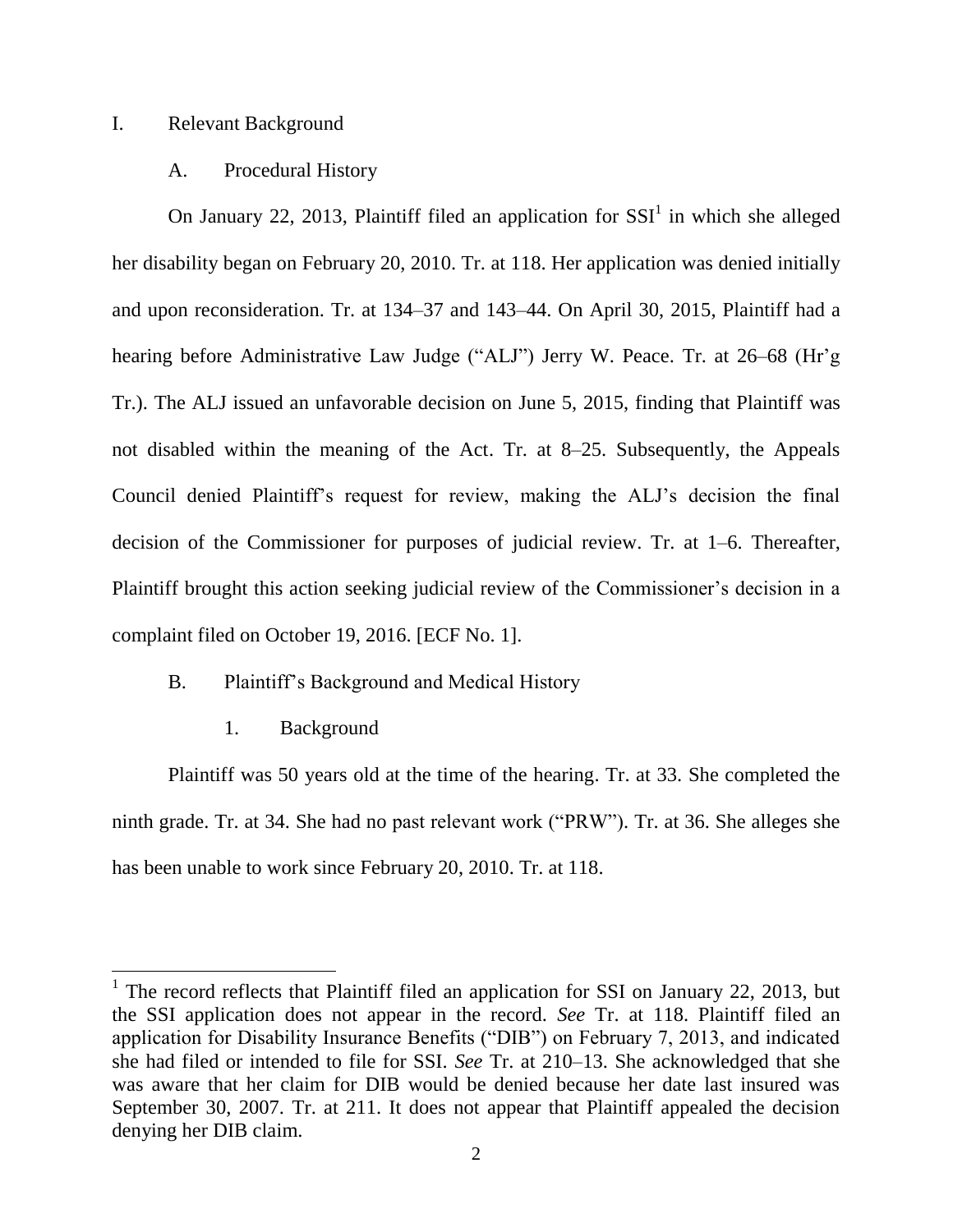#### 2. Medical History

The record contains a letter from Charles H. Hughes, M.D. ("Dr. Hughes"), dated August 18, 1992. Tr. at 487. Dr. Hughes stated Plaintiff had pins removed from her left elbow in March 1992, but that pins remained in her right knee. *Id.* He indicated Plaintiff had reduced ROM to flexion and extension of her right knee. *Id.* He stated Plaintiff was released to activities as tolerated, but would likely develop premature arthritis in her right knee and left elbow. *Id.* He indicated Plaintiff should avoid excessive bending, stooping, and kneeing with her right knee. *Id.*

On October 12, 2006, Plaintiff underwent open reduction and internal fixation ("ORIF") of her left distal fibula and placement of a syndesmosis screw, after having sustained a left ankle fracture. Tr. at 488–90.

Plaintiff's recovery was complicated by a left bimalleolar malunion. Tr. at 496. Her physicians discussed working up possible infectious sources and performing hardware removal on the lateral side. Tr. at 496–504. They indicated they did not think that Plaintiff's ankle could be reconstructed to put the talus back under the plafond. *Id.* They informed Plaintiff that they would allow her to engage in activity as tolerated after removing the hardware, but that they would recommend ankle fusion if her pain did not resolve. *Id.* Plaintiff declined to proceed with hardware removal and surgery and opted to use a 3-D walker boot, attend physical therapy, and take anti-inflammatory and pain medications. *Id.*

Plaintiff presented to the emergency room ("ER") at Baptist Easley Hospital ("BEH"), on March 27, 2009, after having been assaulted. Tr. at 357. An x-ray of her left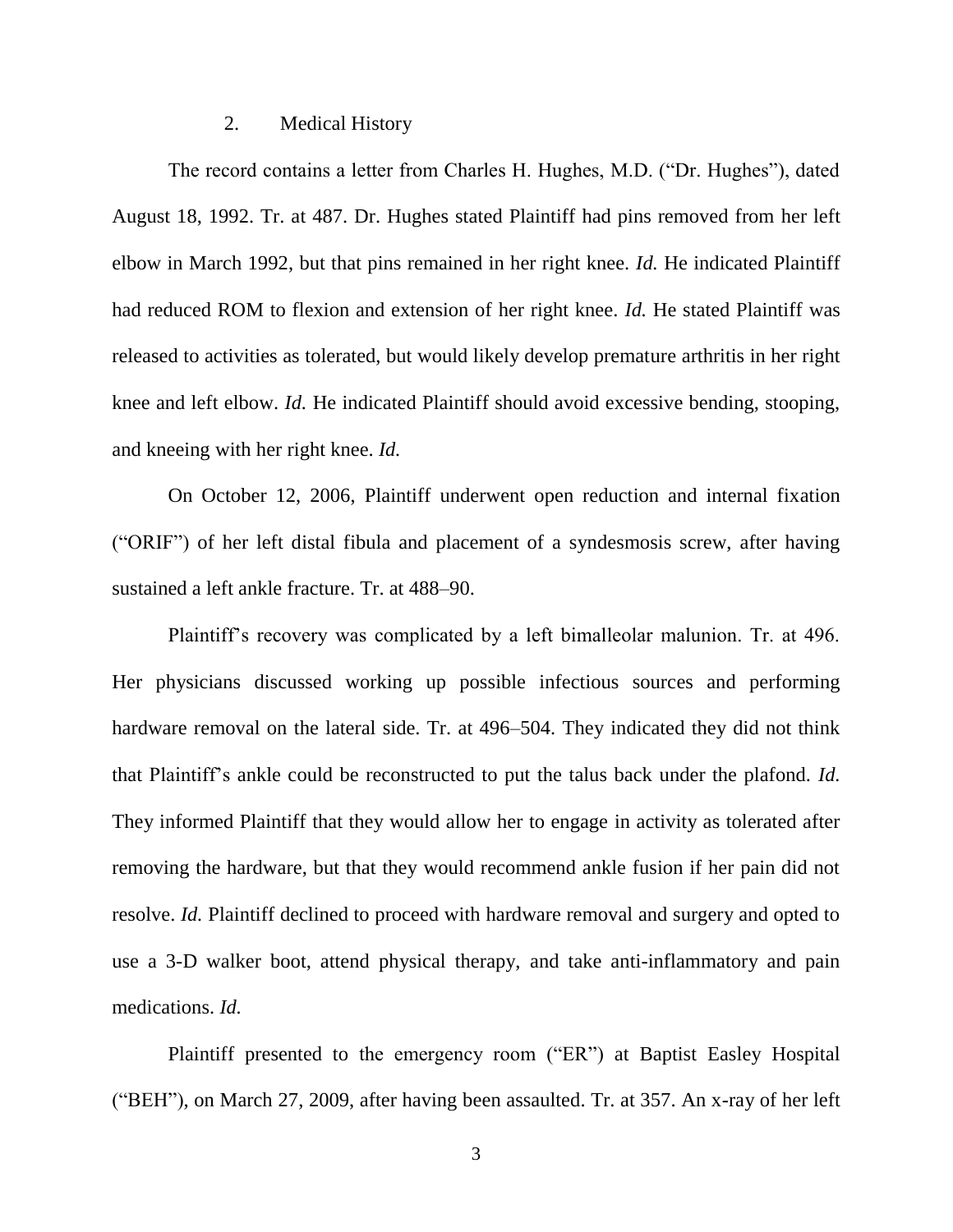hand showed soft tissue swelling and osteoarthritic changes, but no evidence of acute bony trauma. Tr. at 360. An x-ray of her right hand revealed a probable acute fracture of her right ulna styloid, a possible acute fracture of her right fifth metacarpal, and osteoarthritic changes. Tr. at 362. An x-ray of Plaintiff's right humerus showed mild osteoarthritic changes, but no acute body abnormalities. Tr. at 364.

Plaintiff again presented to the ER at BEH on November 2, 2009. Tr. at 367. She reported she twisted her left ankle. *Id.* The attending physician noted tenderness and swelling in Plaintiff's left medial malleolus. Tr. at 368. X-rays indicated chronic changes, but no acute abnormality. *Id.* The provider diagnosed a left ankle sprain and fitted Plaintiff with a controlled ankle motion ("CAM") walker boot. *Id.*

Plaintiff followed up in the ER at BEH on November 10, 2009, for left ankle pain and swelling. Tr. at 372. She stated she was unable to follow up with an orthopedist because she could not afford to pay an up-front fee of \$200. *Id.* The attending physician observed that Plaintiff's left ankle range of motion ("ROM") was restricted by pain and that Plaintiff was using a CAM walker. Tr. at 373. He referred Plaintiff to William Roberson, M.D. *Id.*

Plaintiff attended five physical therapy sessions in November and December 2009. Tr. at 324–34. On December 8, 2009, the physical therapist noted that Plaintiff's left ankle strength and ROM were improving, but that she continued to require a cane and to demonstrate tenderness to touch, mild swelling, and decreased strength. Tr. at 324.

Plaintiff next presented to the ER at EBH on January 28, 2010, after having twisted her left ankle. Tr. at 375. She reported pain and swelling. *Id.* The attending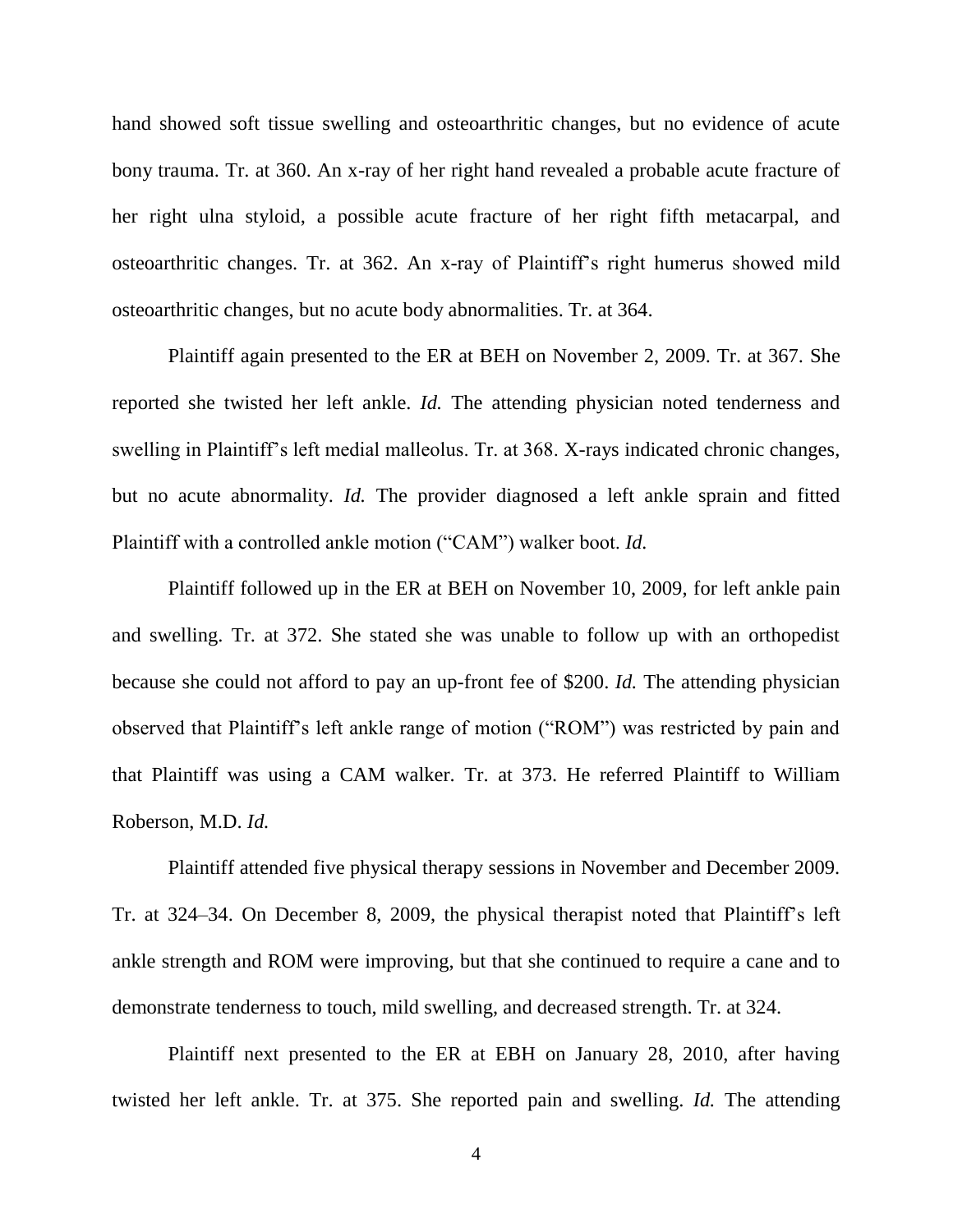physician observed Plaintiff to have restricted ROM and swelling and tenderness over her left medial malleolus. Tr. at 376. An x-ray showed no acute bony injuries, but evidence of fixation from a prior fracture and significant degenerative changes, including joint space narrowing, subchondral bony sclerosis, and cyst formation on both sides of the ankle joint. Tr. at 377. The physician diagnosed a left ankle sprain and instructed Plaintiff to follow up with her primary care provider. Tr. at 376.

Plaintiff presented to Wesley Grayson Lackey, M.D. ("Dr. Lackey"), at the Greenville Hospital System's Orthopedic Fracture Clinic on June 18, 2010. Tr. at 338. Dr. Lackey noted that Plaintiff had a history of ORIF of a left ankle fracture with syndesmotic fixation in 2006. *Id.* He stated she had subsequently developed a tibiofibular synostosis and post-traumatic arthritis with valgus tilt of the talus. *Id.* He indicated Plaintiff was "pretty much doing just fine" until she twisted her ankle three weeks prior. *Id.* Plaintiff reported increased swelling in her left ankle and was ambulating with a cane. *Id.* Dr. Lackey observed swelling, valgus alignment, too many toes sign, limited ROM, decreased dorsiflexion, and decreased plantar flexion. *Id.* He indicated x-rays of Plaintiff's left ankle showed tibiofibular synostosis, and valgus tilt of the talus with a lateral subchondral cyst secondary to degenerative changes. *Id.* He assessed posttraumatic arthritis of the left ankle with possible acute ankle sprain versus acute on chronic pain. *Id.* He advised Plaintiff of a variety of treatment options that included ankle fusion, Arizona ankle-foot orthosis ("AFO"), ankle joint injection, and a lace-up ankle brace. *Id.* Plaintiff declined all options other than the lace-up ankle brace. *Id.* Dr. Lackey advised her to rest, ice, and elevate her foot until she improved to her baseline. *Id.*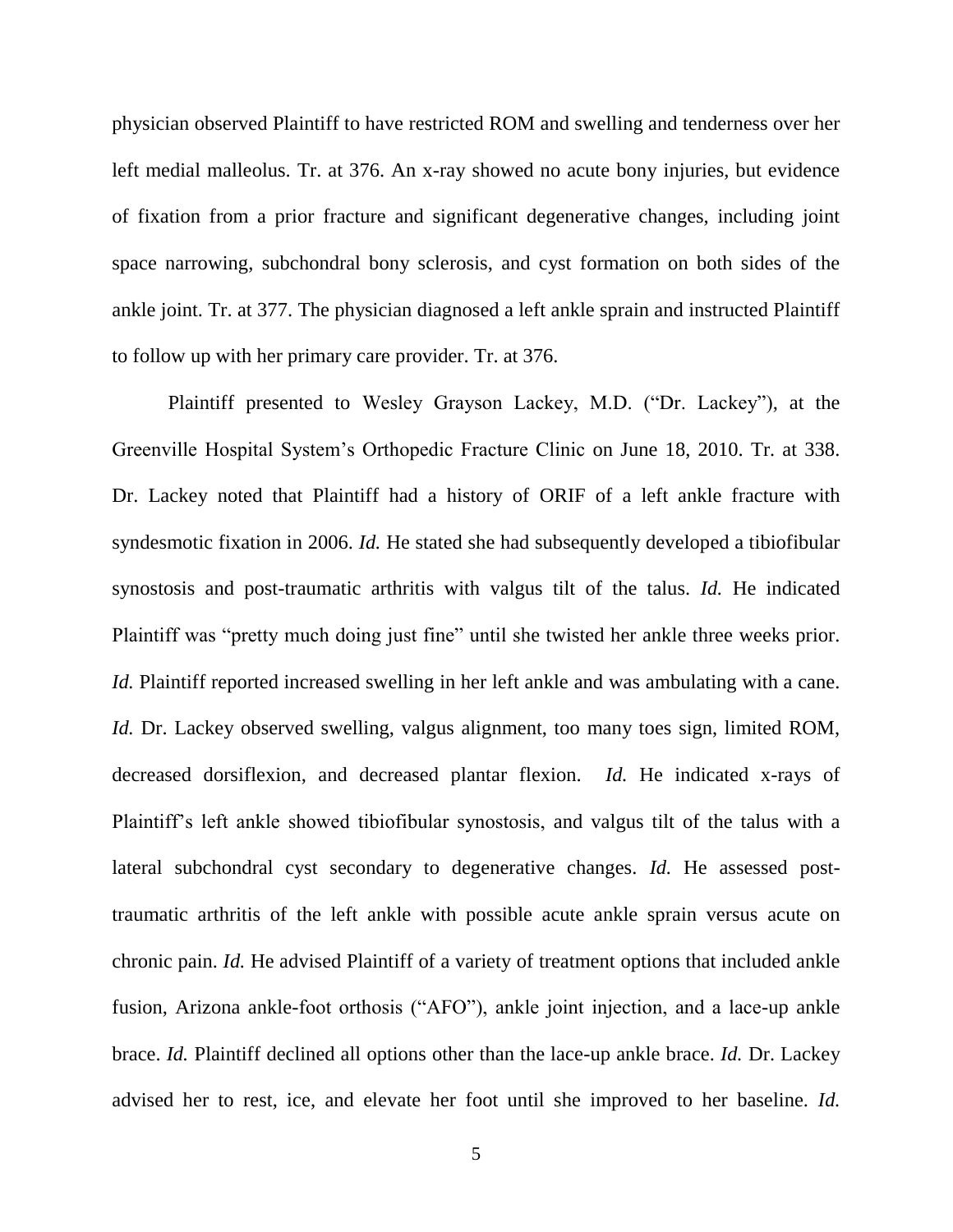Plaintiff reported she had not been working and requested a referral to physical therapy for a work evaluation score. Tr. at 339.

Plaintiff presented to the ER at BEH on August 30, 2010, for left ankle pain and swelling. Tr. at 380. She stated her pain was exacerbated by movement and bearing weight. *Id.* An x-ray showed severe osteoarthritic changes in Plaintiff's left ankle joint. Tr. at 383. The attending physician advised Plaintiff to follow up with the Greenville Orthopedic Clinic within two days, to avoid bearing weight, and to continue her previous medications. Tr. at 381.

On September 19, 2010, Plaintiff presented to the ER at BEH. Tr. at 386. She reported right hip pain, after having sustained a fall. *Id.* The attending physician observed that Plaintiff's right hip was tender, but that she had no swelling, erythema, or ecchymosis and that her ROM was unrestricted. Tr. at 387. He diagnosed a hip contusion, prescribed Vicodin and a Medrol Dosepak, and advised Plaintiff to follow up with her primary care physician. *Id.*

Plaintiff complained of left ankle pain and indicated she was "retaining a lot of fluid" on December 8, 2010. Tr. at 344. Her provider at Samaritan Health Clinic ("SHC") observed Plaintiff to have 1+ pitting edema and to have lost 15 pounds since her last visit. *Id.*

Plaintiff followed up at SHC and reported right heel pain on January 26, 2011. Tr. at 343. She stated the pain was worse upon rising and improved after she ambulated for several minutes. *Id.* Kathy Elmore, NP-C ("Ms. Elmore") referred Plaintiff for an x-ray of her right foot. *Id.*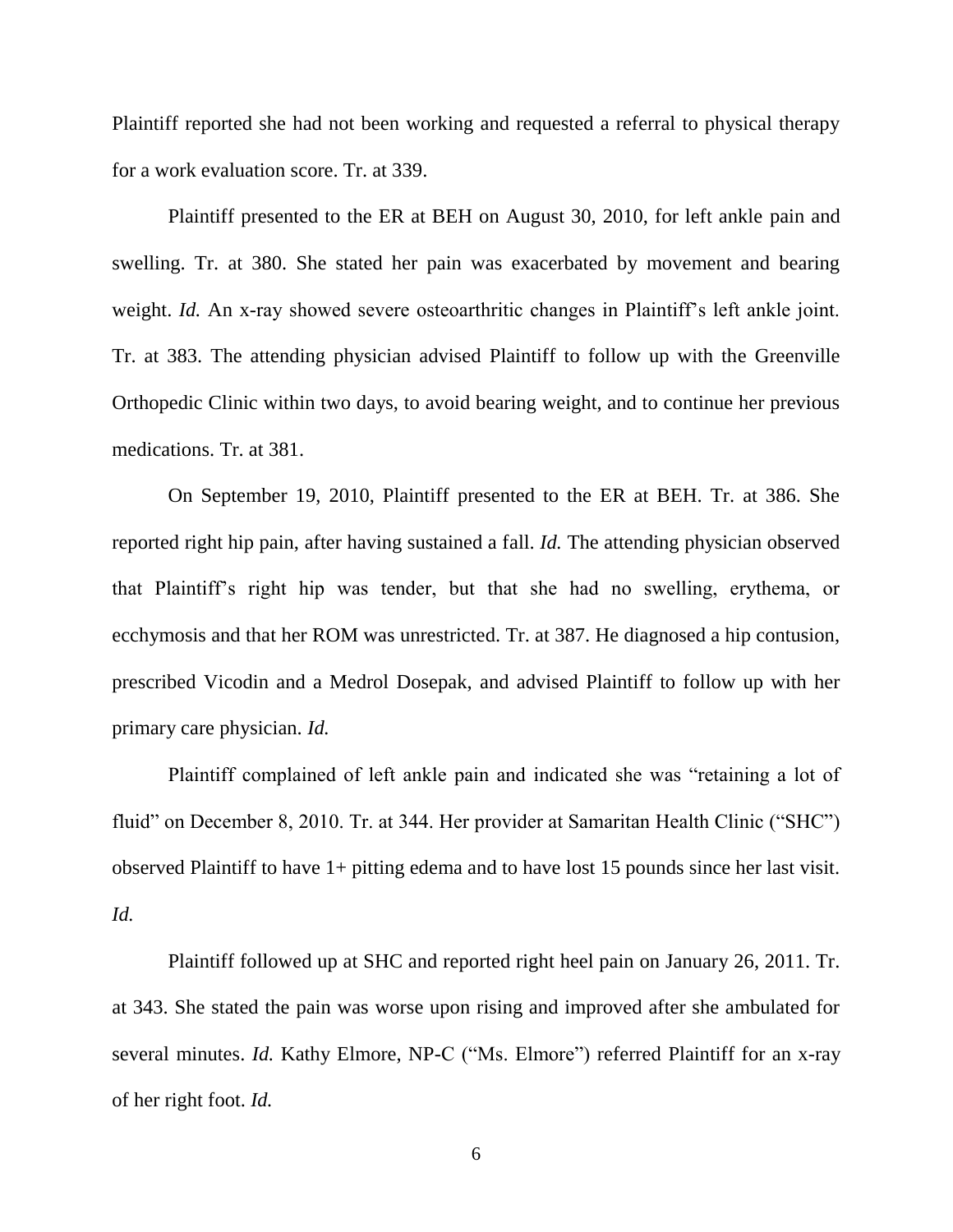Plaintiff presented to a provider at SHC on February 28, 2011. Tr. at 342. An xray of her right foot showed an old fracture at her fifth metatarsal, metal foreign bodies that were compatible with her report of having stepped on a needle as a child, and a heel spur. Tr. at 346. The medical provider offered Plaintiff a steroid injection, but she declined it. Tr. at 342. He advised Plaintiff to continue use of Naproxen, to get heel spur shoe inserts, to soak her foot in hot water, and to lose weight. *Id.*

On April 24, 2011, Plaintiff presented to the ER at BEH for pain and swelling in her feet. Tr. at 394. The attending physician observed tenderness and swelling throughout Plaintiff's bilateral ankles and feet, but noted she had normal ROM. Tr. at 395. He prescribed Vicodin and advised Plaintiff to follow up with her primary care provider. *Id.*

Plaintiff presented to Roland Knight, M.D. ("Dr. Knight"), for a comprehensive orthopedic consultative examination on June 22, 2011. Tr. at 398–403. She reported a history of left ankle bimalleolar fracture with ORIF that resulted in ankle swelling, restricted ROM, and continued pain with walking; right knee and left elbow injuries that required surgical intervention and resulted in intermittent stiffness, pain, and catching of the knee and mildly restricted ROM of the elbow; loss of strength in the left hand with numbness in the left ring and little fingers and distal forearm; occasional right midfoot sensitivity; intermittent pain, stiffness, and soreness in her lower back; and depression. Tr. at 398–99. She reported crying and suicidal thoughts, but denied having attempted suicide. Tr. at 399. Dr. Knight observed Plaintiff to be 5'7" tall and to weigh 230 pounds. *Id.* He noted Plaintiff was wearing a CAM boot walker on her left ankle and using a cane. *Id.* He observed some atrophy of the intrinsic muscles in Plaintiff's left hand and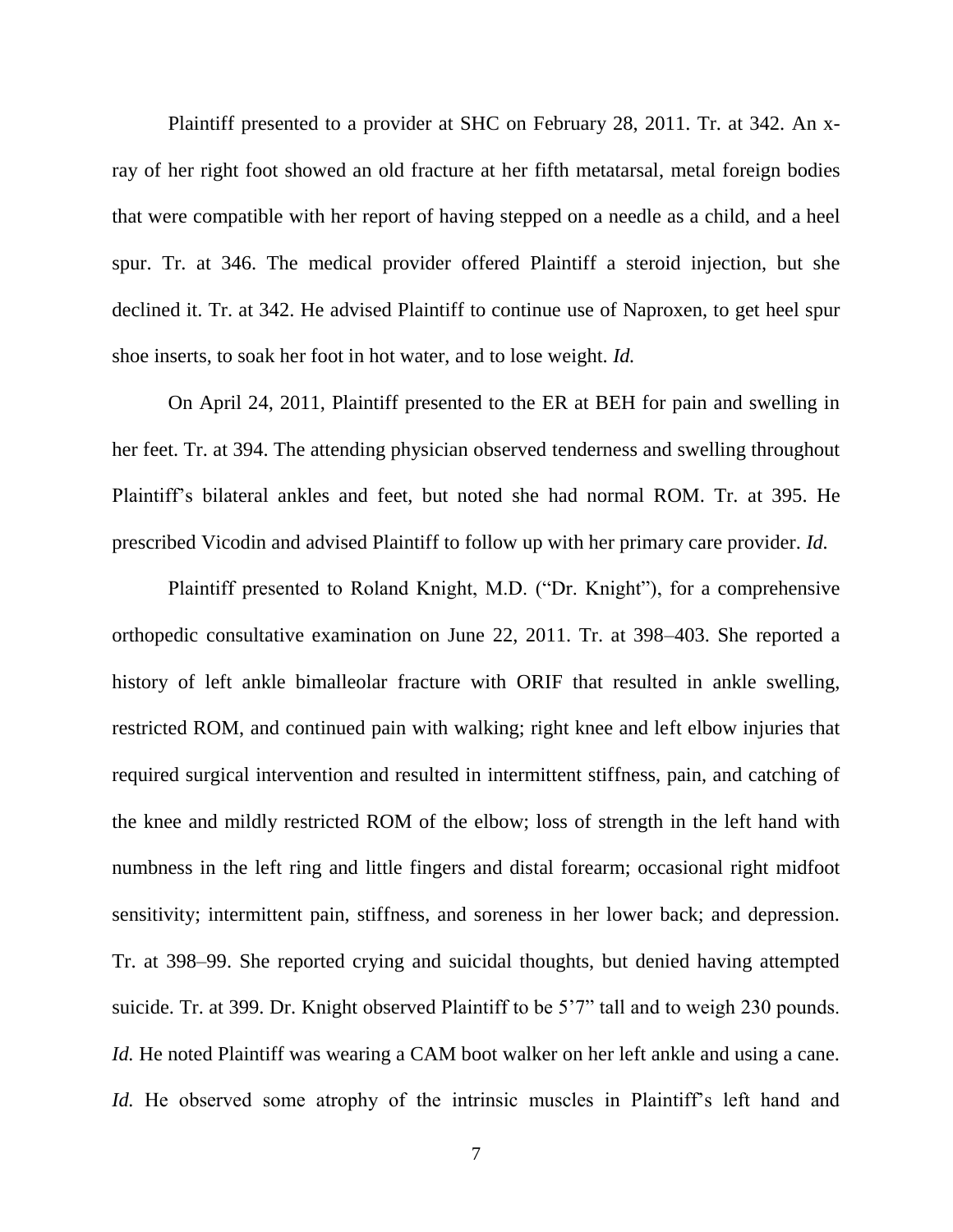weakness of pinch, but noted her grip power was normal. *Id.* He found no localized sensitivity in Plaintiff's hands. *Id.* Plaintiff demonstrated normal ROM of her lumbar spine. *Id.* A straight-leg raising ("SLR") test was negative, and Plaintiff had no spasms and normal reflexes. *Id*. Dr. Knight indicated Plaintiff's left elbow ROM was mildly restricted in extension and flexion.<sup>2</sup> *Id*. Plaintiff demonstrated reduced dorsiflexion and plantar flexion in her left ankle<sup>3</sup>, but normal ROM in her hips, knees, and other lower extremity joints. Tr. at 400. She was able to walk on her heels, but was unable to walk on her toes or to fully stoop. *Id.* Dr. Knight observed that Plaintiff limped on her left lower extremity. *Id.* He interpreted x-rays of Plaintiff's left ankle to show a valgus deformity of the tibiotalar joint, sinostosis between the distal fibula and tibia, a lateral fibular plate, multiple screws with intact hardware, irregular articular surfaces of the distal tibia and talus, narrowed joint space, and increased space between the medial malleolus and the medial border of the talus. *Id.* His impressions were healed distal tibiofibular fractures with internal fixation and posttraumatic arthritis of the tibiotalar joint. *Id.* He diagnosed posttraumatic contracture of the left ankle and left elbow; intrinsic weakness and numbness of the left hand, secondary to ulna stretch or strain; questionable right knee early posttraumatic arthritis; obesity; and depression. *Id.* He stated it was necessary that Plaintiff use a cane and a CAM walker to provide comfort and improve her gait. *Id.* He observed that Plaintiff was tearful during parts of the examination. Tr. at 401.

 $\overline{\phantom{a}}$ 

 $2^{2}$  Dr. Knight indicated Plaintiff's elbow flexion was reduced to 145 degrees, with 150 degrees being normal, and her elbow extension was reduced to  $-20$  degrees with zero degrees being normal. Tr. at 402.

<sup>&</sup>lt;sup>3</sup> Dr. Knight observed Plaintiff's left ankle dorsiflexion to be five degrees, with 20 degrees being normal, and her left ankle plantar flexion to be 30 degrees, with 40 degrees being normal. Tr. at 402.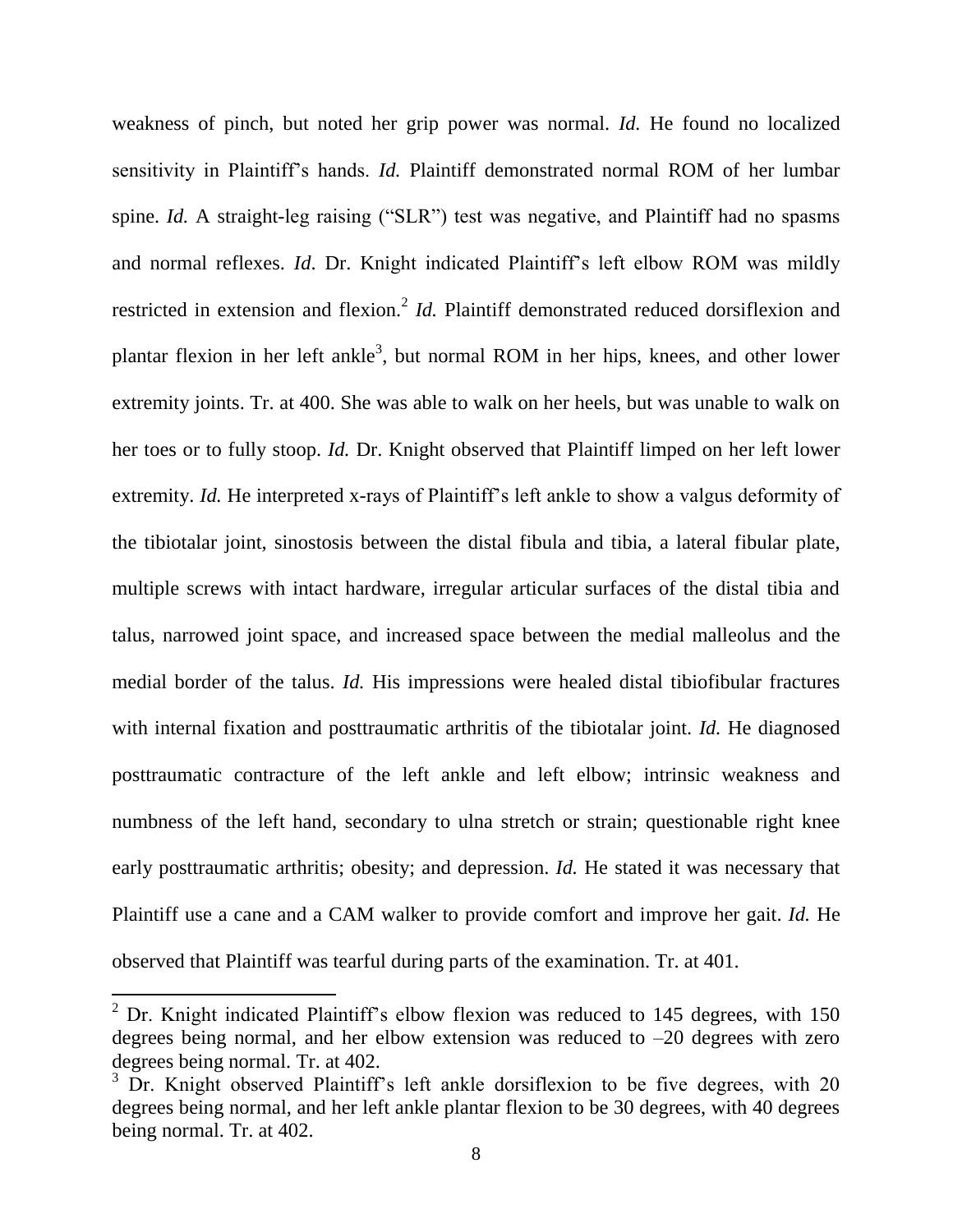Plaintiff presented to Robin L. Moody, Ph. D., LPC ("Dr. Moody"), for a consultative mental status examination on July 19, 2011. Tr. at 416–18. She endorsed symptoms of depression that included depressed mood, fatigue, weight gain, insomnia, withdrawal, loss of interest in pleasurable activities and socialization, and difficulty concentrating. Tr. at 416. She denied suicidal or homicidal ideations, delusions, and hallucinations. *Id.* She reported abilities to perform light household chores, prepare meals, shop alone, manage her funds, and bathe and dress herself. *Id.* She indicated she had last worked in 2006. Tr. at 417. She reported rare use of alcohol and indicated she had not used illegal drugs since she completed an inpatient treatment program more than five years prior. *Id.*

Dr. Moody observed that Plaintiff ambulated slowly with a cane. *Id.* She indicated Plaintiff appeared oriented; did not display any unusual mannerisms; was able to answer all questions to the best of her ability; had a normal affect; and described her mood as anxious. *Id.* Dr. Moody noted Plaintiff had logical and goal-directed thought processes and a cooperative attitude. *Id.* She stated Plaintiff appeared to be of average intelligence, had intact memory, and had slight impaired concentration. *Id.* Plaintiff scored 27/30 points on the Mini-Mental State Examination ("MMSE") and missed two items for delayed recall. *Id.* Dr. Moody diagnosed recurrent, moderate major depressive disorder; history of physical abuse; and polysubstance dependence in sustained full remission. Tr. at 418. She stated Plaintiff could complete chores, prepare meals, shop alone, spend time with friends, manage funds, and maintain family relationships. Tr. at 417. She indicated it was possible that Plaintiff "may be exaggerating her symptoms." *Id.*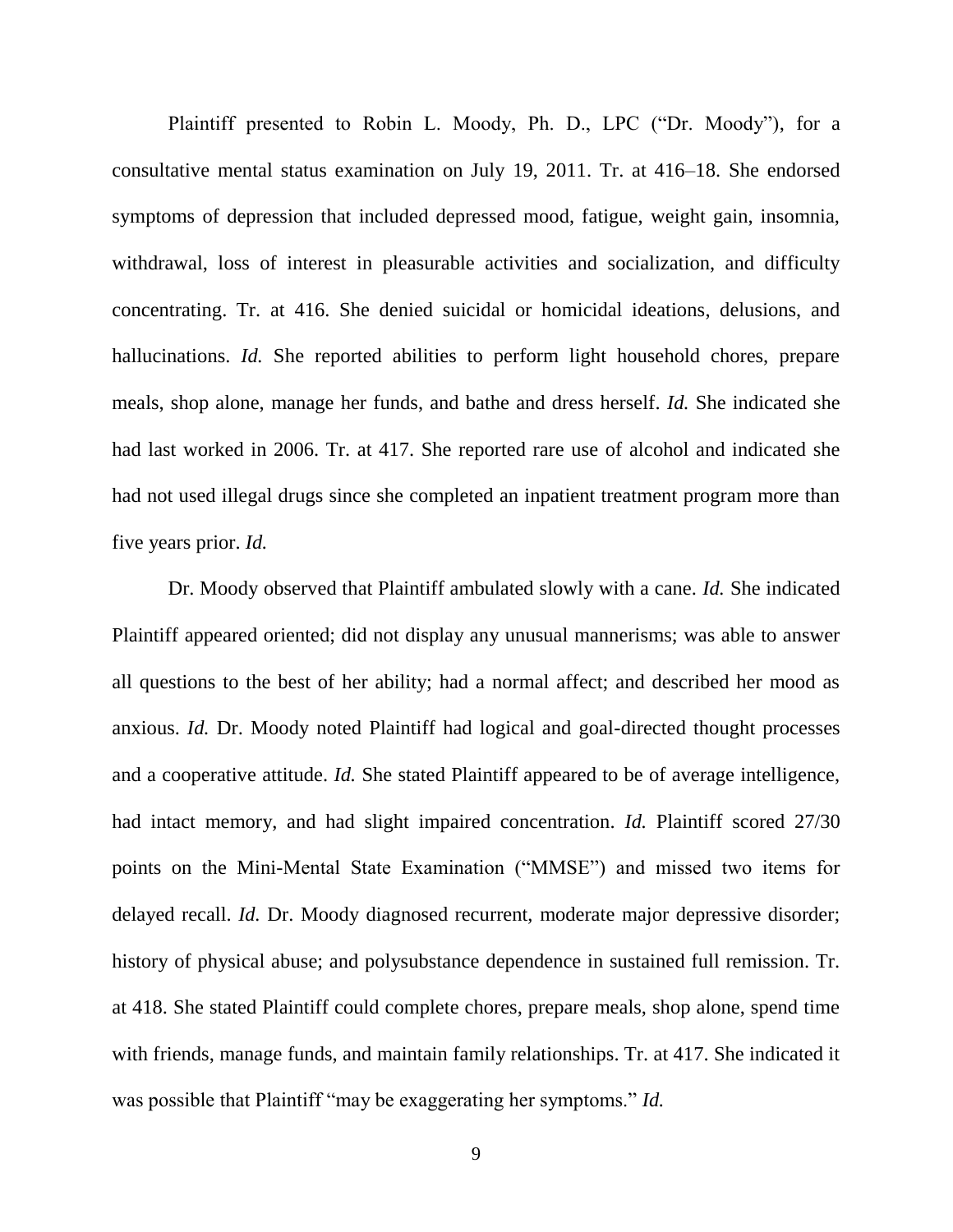On August 8, 2011, state agency consultant Janet Boland, Ph. D. ("Dr. Boland"), reviewed the evidence and completed a psychiatric review technique form ("PRTF"). Tr. at 81–94. She considered Listing 12.04 for affective disorders and 12.09 for substance addiction disorders. Tr. at 81. She found that Plaintiff had mild restriction of activities of daily living ("ADLs"), mild difficulties in maintaining social functioning, and moderate difficulties in maintaining concentration, persistence, or pace. Tr. at 91. Dr. Boland also completed a mental residual functional capacity ("RFC") assessment. Tr. at 95–98. She found that Plaintiff was moderately limited with respect to her abilities to understand and remember detailed instructions; carry out detailed instructions; maintain attention and concentration for extended periods; perform activities within a schedule, maintain regular attendance, and be punctual within customary tolerances; complete a normal workday and workweek without interruptions from psychologically-based symptoms and perform at a consistent pace without an unreasonable number and length of rest periods; and interact appropriately with the general public. *Id.*

State agency medical consultant William Hopkins, M.D. ("Dr. Hopkins"), completed a physical RFC assessment on August 11, 2011, and found Plaintiff to have the following limitations: occasionally lift and/or carry 20 pounds; frequently lift and/or carry 10 pounds; stand and/or walk for at least two hours in an eight-hour workday; sit for about six hours in an eight-hour workday; frequently stoop, reach with the left upper extremity, and perform fine and gross manipulation with the left hand; occasionally climb ramps and stairs, balance, kneel, crouch, and crawl; never climb ladders, ropes, or scaffolds; and avoid concentrated exposure to hazards. Tr. at 99–106.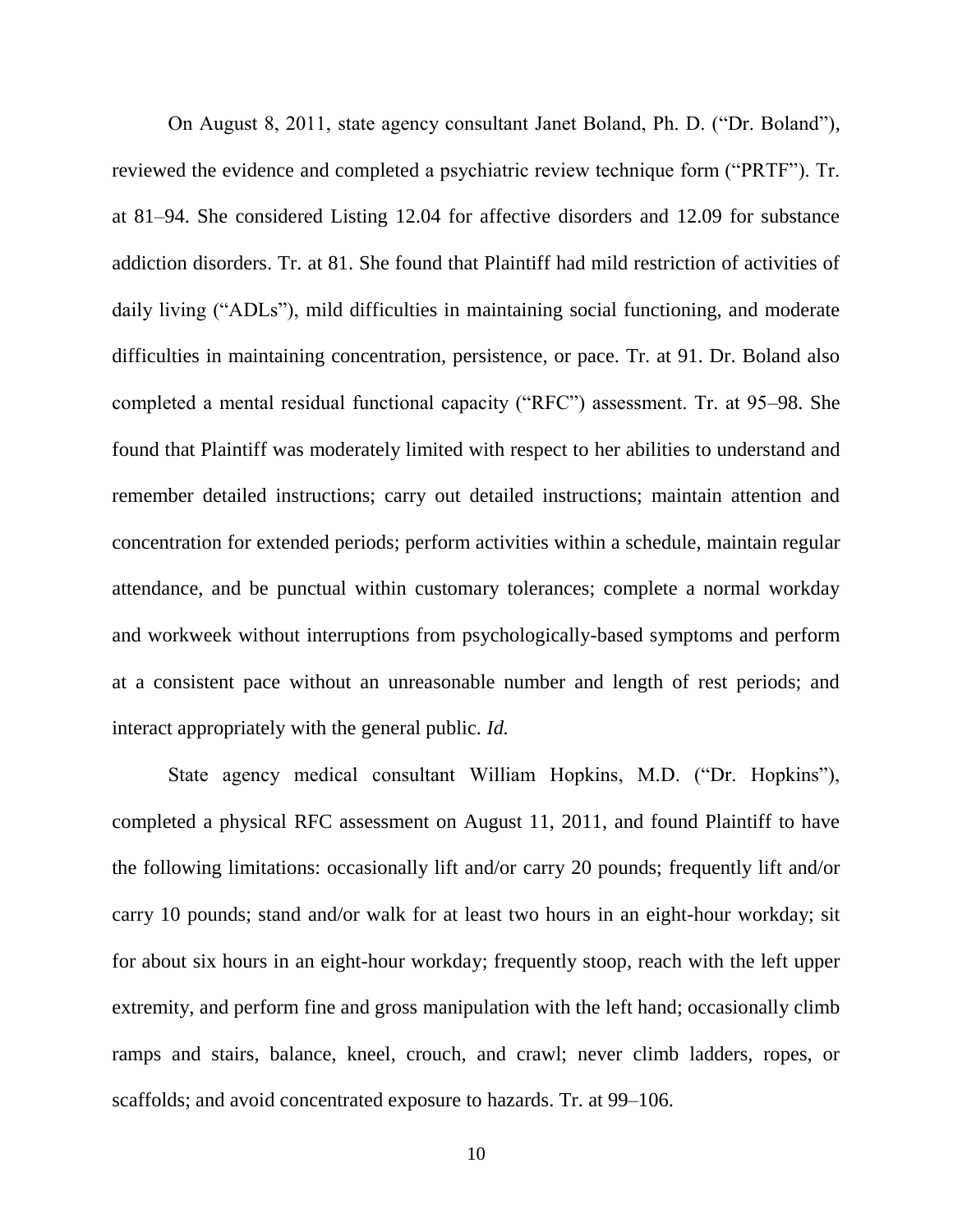On January 9, 2012, Norma L. Cano, FNP-C ("Ms. Cano"), observed Plaintiff to have 1+ pitting edema to her bilateral lower extremities. Tr. at 451. She advised Plaintiff to use Thrombo-Embolic Deterrent ("TED") hose, change her diet, stop smoking, and lose weight. *Id.* On February 9, 2012, Ms. Cano observed that Plaintiff's edema had improved with use of TED hose. Tr. at 450.

On June 6, 2012, an x-ray of Plaintiff's left ankle showed postoperative and advanced arthritic changes to the left ankle and increased soft tissue swelling. Tr. at 439.

On June 14, 2012, Plaintiff reported some improvement in her pain on an increased dose of Mobic. Tr. at 448. Ms. Cano assessed bilateral ankle pain, but noted Plaintiff had no swelling and full ROM in her extremities. *Id.*

On September 12, 2012, Ms. Cano noted that Plaintiff's left lower extremity might be slightly more discolored than her right lower extremity. Tr. at 447. She advised Plaintiff to increase her activity, decrease her weight, stop smoking, and wear TED hose daily. *Id.*

On January 30, 2013, Plaintiff reported that Mobic was no longer addressing her symptoms. Tr. at 443. She reported worsening daily joint pain that prevented her from being active. *Id.* She indicated she used a cane for ambulation. *Id.* Ms. Cano assessed joint pain in the bilateral knees and left ankle, gastroesophageal reflux disease ("GERD"), chronic pain, and use of a cane/assistive device. *Id.* She discontinued Mobic and prescribed Celebrex. *Id.*

On May 28, 2013, Plaintiff presented to Alan Peabody, M.D. ("Dr. Peabody"), for a consultative examination. Tr. at 465–67. Plaintiff reported left ankle pain with a history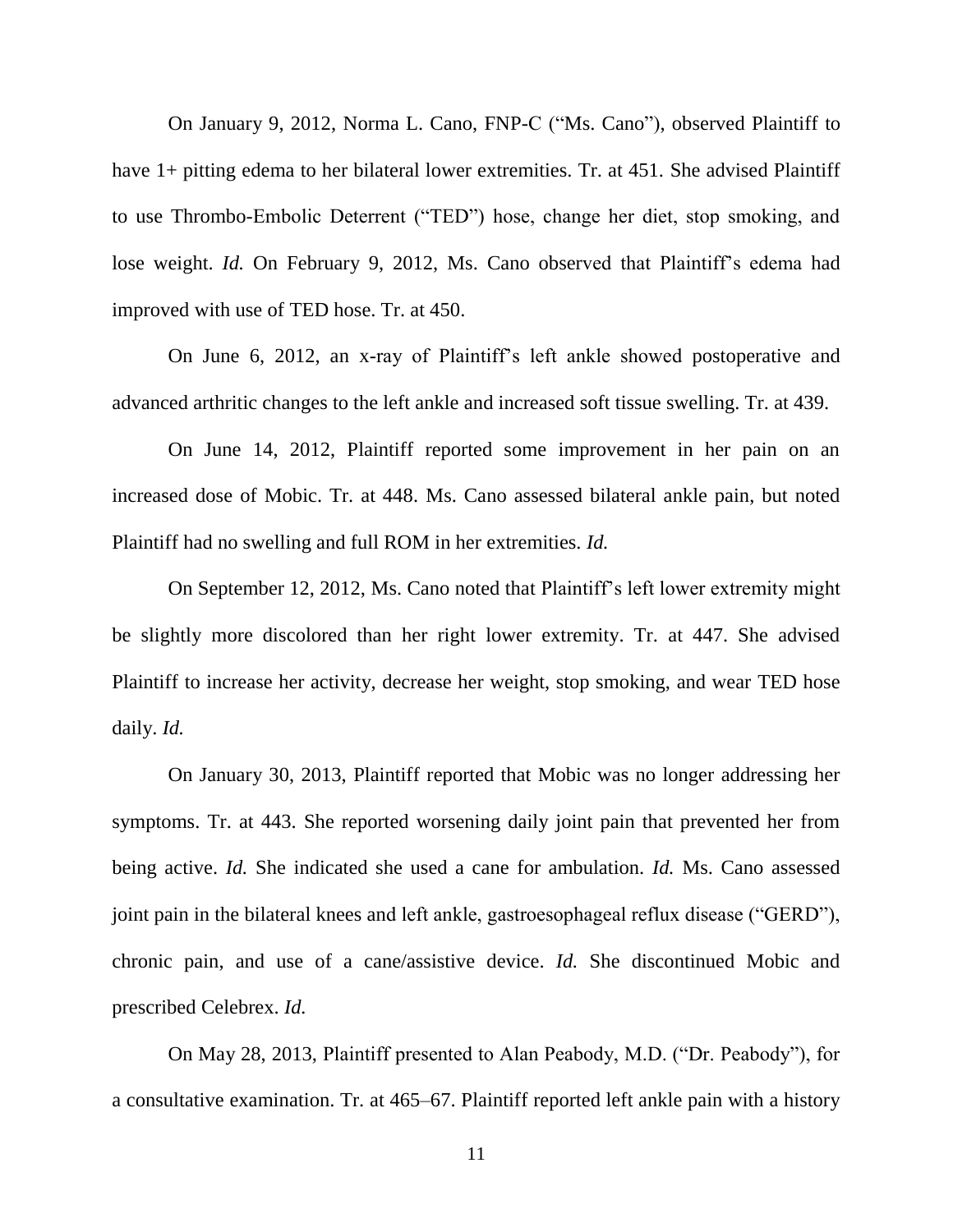of fracture and surgical intervention; intermittent right knee pain with a history of fracture; intermittent left elbow pain and left hand weakness and numbness with a history of left elbow fracture; hip pain, and depression. Tr. at 465. Dr. Peabody observed Plaintiff to be moderately obese and "in some distress with pain in her left foot and ankle." Tr. at 466. He stated Plaintiff was wearing a brace on her left ankle and using a cane for balance. *Id.* He noted Plaintiff had 2+ edema in her left ankle and was tender to palpation. *Id.* He stated Plaintiff was only able to extend and flex her left foot to about 20 degrees. *Id.* He indicated she had "virtually no lateral motion of the foot." *Id.* He observed Plaintiff to have well-healed scars over her right knee and left elbow. Tr. at 467. He noted atrophy of the interosseous muscle in Plaintiff's left hand and particularly in her fourth and fifth digits. *Id.* He stated Plaintiff demonstrated full ROM of her upper extremities, normal grip strength on the right, and normal grip strength in the first and second fingers on the left. *Id.* He indicated Plaintiff could perform normal fine motor movements, except with the fourth and fifth fingers of her left hand. *Id.* He described Plaintiff's gait as "somewhat [of a] hobble because of her stiff ankle." *Id.* He indicated she had marked motor weakness in the third, fourth, and fifth fingers of her left hand and was unable to squat because of her ankle. *Id.* His impressions were fracture of the right knee, motor vehicle accident with fractures of the left elbow and ankle, probable ulnar damage to the left arm, posttraumatic arthritis in the bilateral ankles, and exogenous obesity. *Id.* An x-ray of Plaintiff's left ankle showed severe post-traumatic degenerative osteoarthritis at the level of the ankle with fixation of distal long bone fractures. Tr. at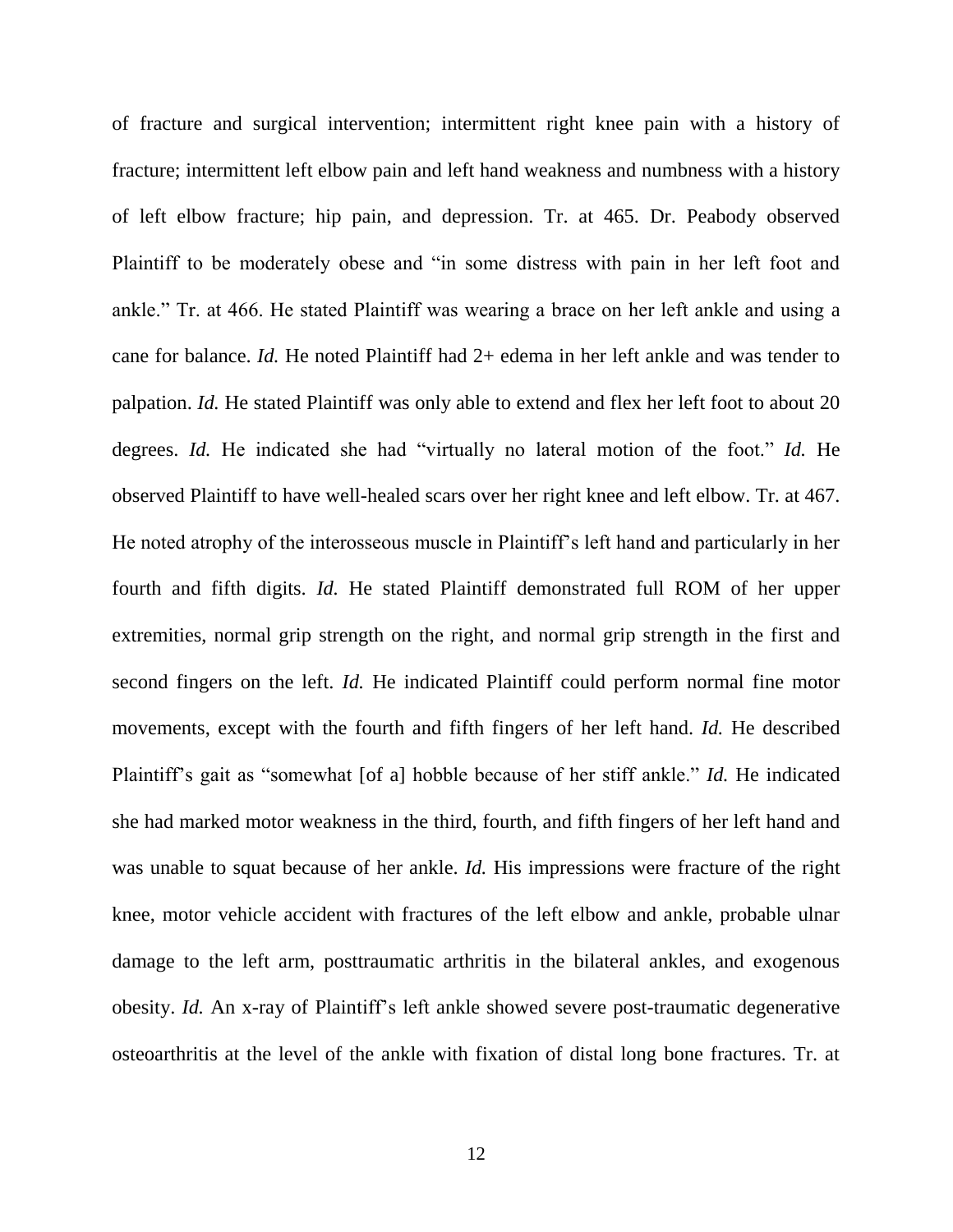462. An x-ray of Plaintiff's right knee indicated three-compartment degenerative osteoarthritis and a healed fracture of the patella with fractured cerclage wire. Tr. at 463.

Debra C. Price, Ph. D. ("Dr. Price"), a state agency consultant, completed a PRTF on June 21, 2013. Tr. at 111–12. She considered Listing 12.04 for affective disorders and found that Plaintiff had mild restriction of ADLs, mild difficulties in maintaining social functioning, and mild difficulties in maintaining concentration, persistence, or pace. Tr. at 111. Another state agency consultant Craig Horn, Ph. D. ("Dr. Horn"), indicated the same degree of mental limitation on August 20, 2013. Tr. at 125–26.

State agency medical consultant Ted Roper, M.D. ("Dr. Roper"), reviewed the evidence and completed a physical RFC assessment on June 25, 2013. Tr. at 112–15. He found that Plaintiff had the following limitations: lift and/or carry 20 pounds occasionally and 10 pounds frequently; stand and/or walk for a total of two hours in an eight-hour workday; sit for a total of about six hours in an eight-hour workday; occasionally climb ramps and stairs, balance, stoop, kneel, and crouch; never crawl or climb ladders, ropes, or scaffolds; frequently finger and handle with the left upper extremity; and avoid concentrated exposure to hazards. *Id.* Another state agency medical consultant, Dale Van Slooten, M.D. ("Dr. Van Slooten"), reviewed the record and assessed the same physical RFC on August 21, 2013. Tr. at 126–29.

On August 21, 2013, Plaintiff complained of a three-week history of right hip pain that was accompanied by a burning sensation and a popping sound. Tr. at 483. Ms. Cano noted that Plaintiff had used a cane for support for "a long time" as a result of ankle injury and pain. *Id.* She stated Plaintiff had limited ROM in her left ankle and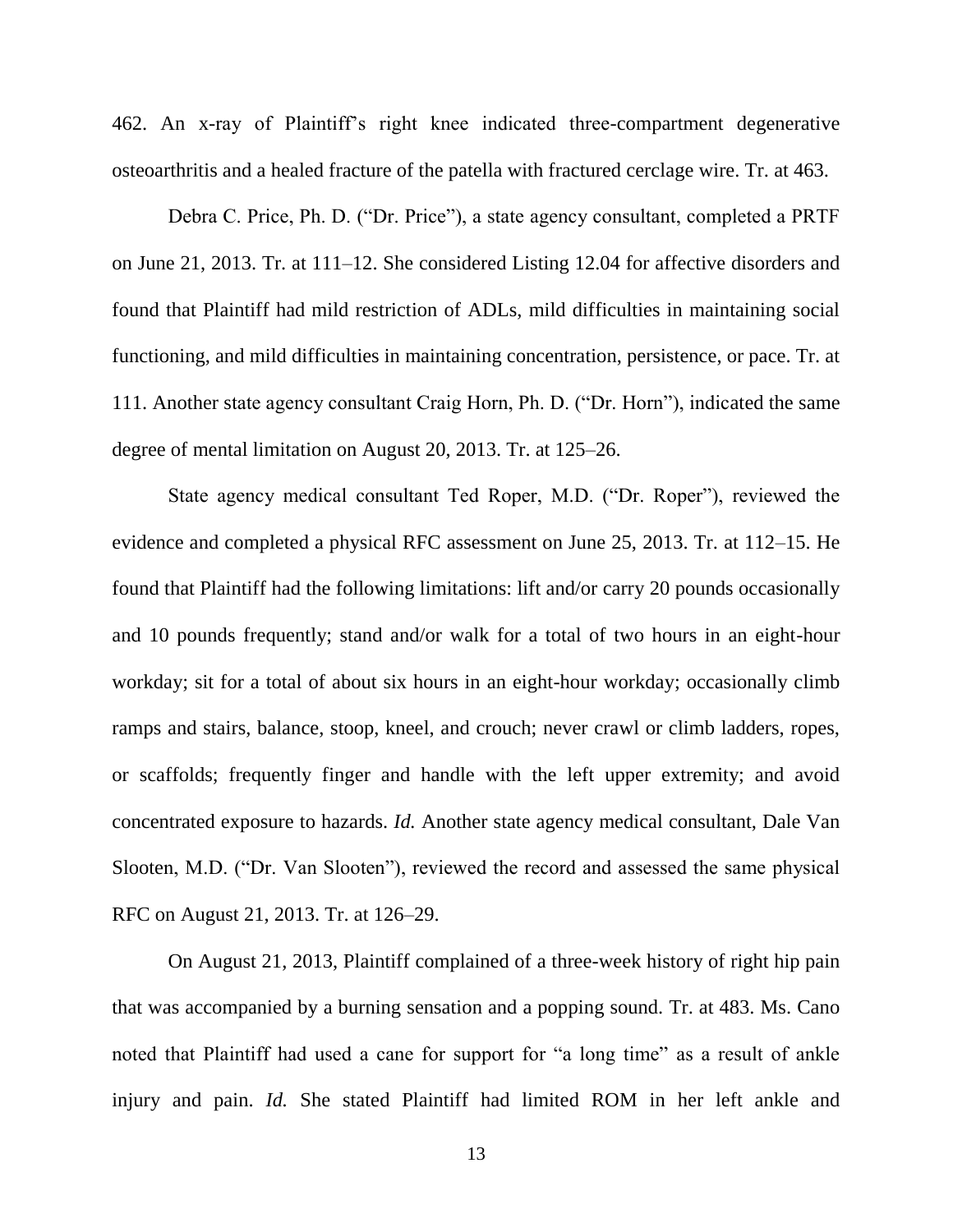overcompensated with her right leg when she walked. *Id.* She assessed right hip pain and referred Plaintiff for an x-ray. *Id.*

On September 11, 2013, Plaintiff followed up with Ms. Cano to review the x-ray report. Tr. at 480. Ms. Cano indicated the x-ray was negative. *Id.* She prescribed 100 milligrams of Neurontin twice daily and advised Plaintiff to lose weight, engage in stretching exercises, and walk as tolerated. *Id.*

Plaintiff reported severe, burning right hip pain on October 31, 2013. Tr. at 479. Ms. Cano observed Plaintiff to be tearful, to have positive tenderness, to ambulate with a limp, and to use a cane. *Id.* She referred Plaintiff for an MRI of her right hip and increased her dosage of Neurontin to 300 milligrams twice a day. *Id.* 

On November 19, 2013, magnetic resonance imaging ("MRI") of Plaintiff's lumbar spine showed mild multilevel degenerative disc and facet changes at multiple levels. Tr. at 468.

Plaintiff reported chronic low back pain that radiated to her right hip on December 11, 2013. Tr. at 477. She indicated she had noticed some improvement in her pain since her dosage of Neurontin had been increased. *Id.* Ms. Cano indicated Plaintiff might benefit from physical therapy and referred her for an initial evaluation. *Id.* She advised Plaintiff to stretch before exercising and to work on losing weight. *Id.*

On January 10, 2014, Plaintiff reported she had been unable to attend the physical therapy consultation because her mother was undergoing cancer treatment. Tr. at 476. She requested that she be referred again. *Id.* Ms. Cano assessed chronic back pain and rewrote the referral for a physical therapy evaluation. *Id.*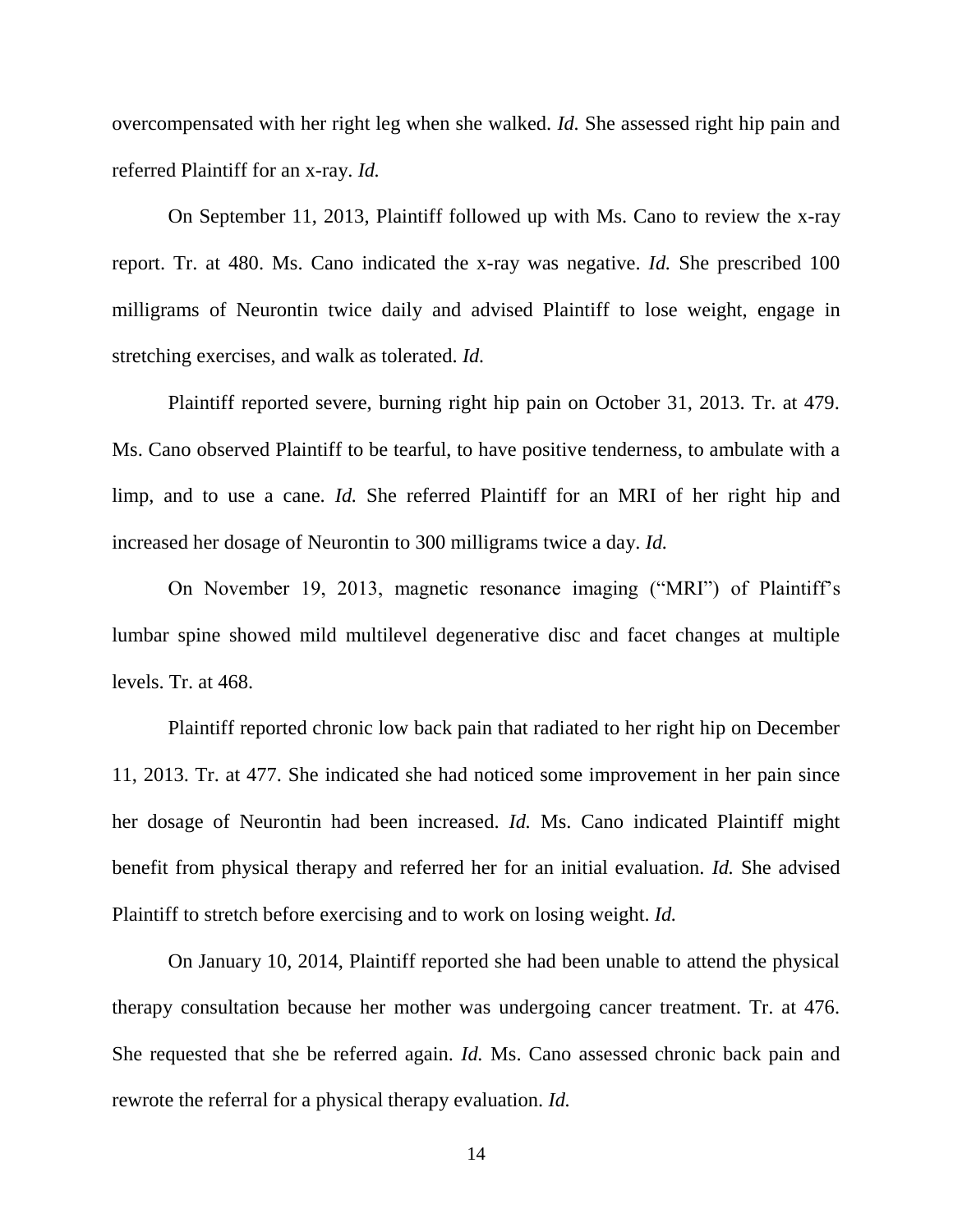On April 9, 2014, Plaintiff reported continued pain, after having strained her right sciatic nerve three weeks prior. Tr. at 474. She indicated physical therapy had been helpful. *Id.* Ms. Cano instructed Plaintiff to continue taking Celebrex and Baclofen and administered a Depo Medrol injection. *Id.*

On September 24, 2014, Plaintiff requested a disabled placard for her vehicle. Tr. at 471. Ms. Cano indicated Plaintiff had been using a cane to ambulate for four years. *Id.* She noted Plaintiff was walking and engaging in stretching exercises. *Id.* 

On November 8, 2014, Plaintiff visited the ER at BEH. Tr. at 531. She reported that her hand had started to swell at night during the prior month and that she experienced burning and numbness in her right index finger. *Id.* The attending physician observed Plaintiff to have full ROM in her right wrist and fingers; mild swelling in her right second and third metacarpophalangeal ("MCP") joints, and positive Tinel's sign. Tr. at 542. He assessed osteoarthritis and carpal tunnel syndrome of the right hand. *Id.*

Plaintiff presented to the ER at BEH on January 5, 2015, for low back pain. Tr. at 511. She stated she noticed the pain after having lifted heavy boxes one week prior. *Id.* The attending physician observed Plaintiff to have diffuse tenderness in her lumbar spine and a positive SLR test at 15 degrees, but to have normal ROM and no swelling ecchymosis, laceration, or abrasion. Tr. at 520. He diagnosed back pain, lumbar strain, and sciatica and prescribed Tylenol with Codeine, Prednisone, and Flexeril. *Id.*

On January 28, 2015, an x-ray of Plaintiff's lumbar spine showed mild narrowing of the L4-5 disc space with anterior spurring at multiple levels. Tr. at 553. It indicated no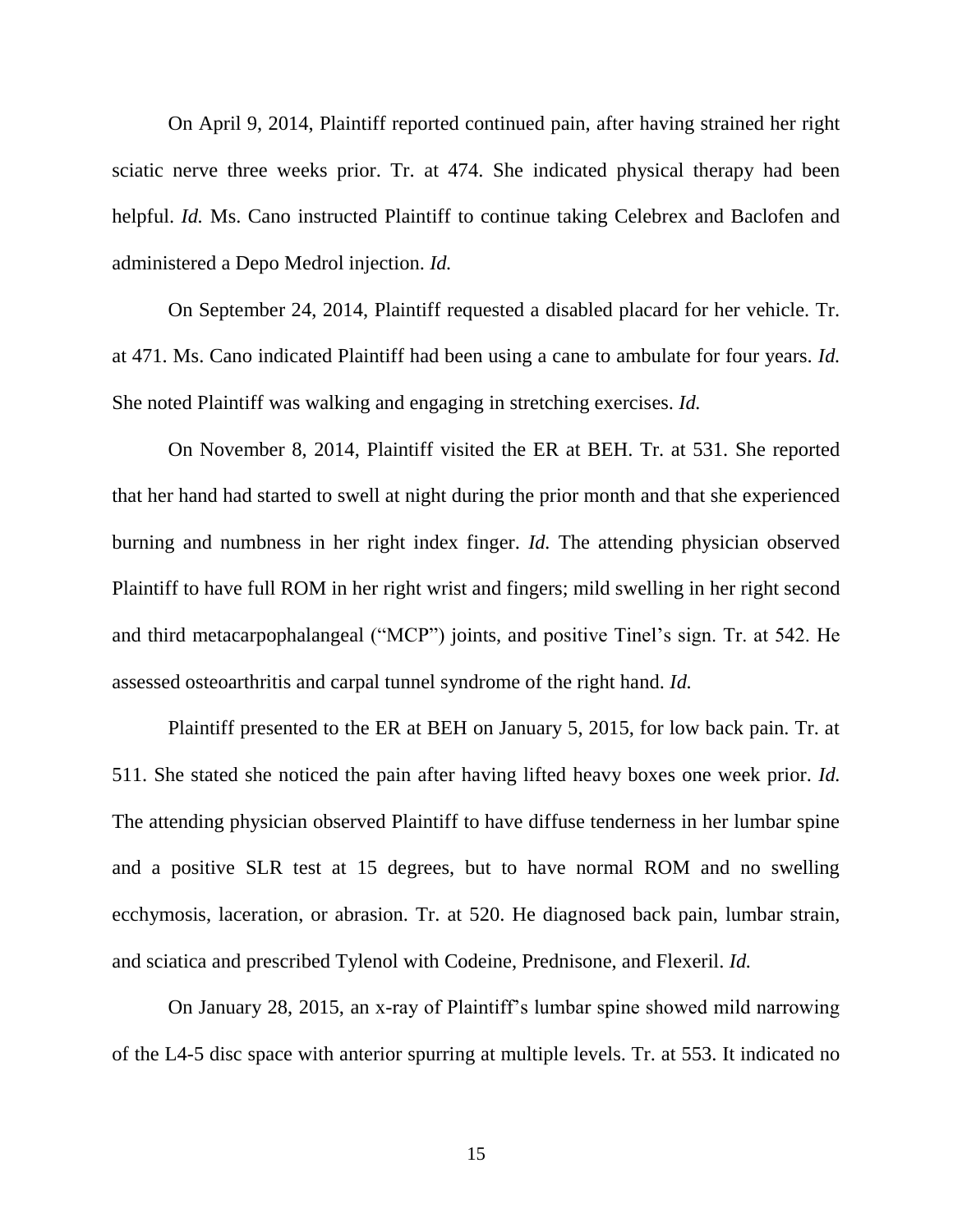fractures or destructive lesions and normal posterior facet and sacroiliac joints. *Id.* X-rays of Plaintiff's bilateral hips showed normal findings. Tr. at 554.

- C. The Administrative Proceedings
	- 1. The Administrative Hearing
		- a. Plaintiff's Testimony

At the hearing on April 30, 2015, Plaintiff testified she lived with her mother in a mobile home. Tr. at 32–33. She stated she was 5'7" tall and weighed 261 pounds. Tr. at 33. She indicated she had last worked as a line cook at Tommy's Ham House in 2006. Tr. at 36. She stated she had left the job after having fractured her ankle. *Id.*

Plaintiff testified she was unable to work because of difficulty standing. Tr. at 37. She endorsed a history of left ankle and left elbow surgeries. Tr. at 39. She stated she was unable to walk "any kind of distance" and had difficulty bearing weight on her left ankle. Tr. at 37. She indicated she experienced swelling in her left leg. Tr. at 48. She stated she had injured her left hand and crushed her elbow in a motor vehicle accident. Tr. at 38. She indicated she experienced constant numbness and tingling from her left elbow through her pinky and ring fingers. Tr. at 50. She stated she had difficulty straightening her two small fingers. Tr. at 50. She indicated she had problems gripping and holding items and washing dishes with her left hand. Tr. at 49–50. She testified she had pins in her right knee and experienced stiffness in her right lower extremity. Tr. at 38. She stated that she had developed problems with her right hip because of difficulty bearing weight on her left side. *Id.* She confirmed that she had been diagnosed with osteoarthritis in her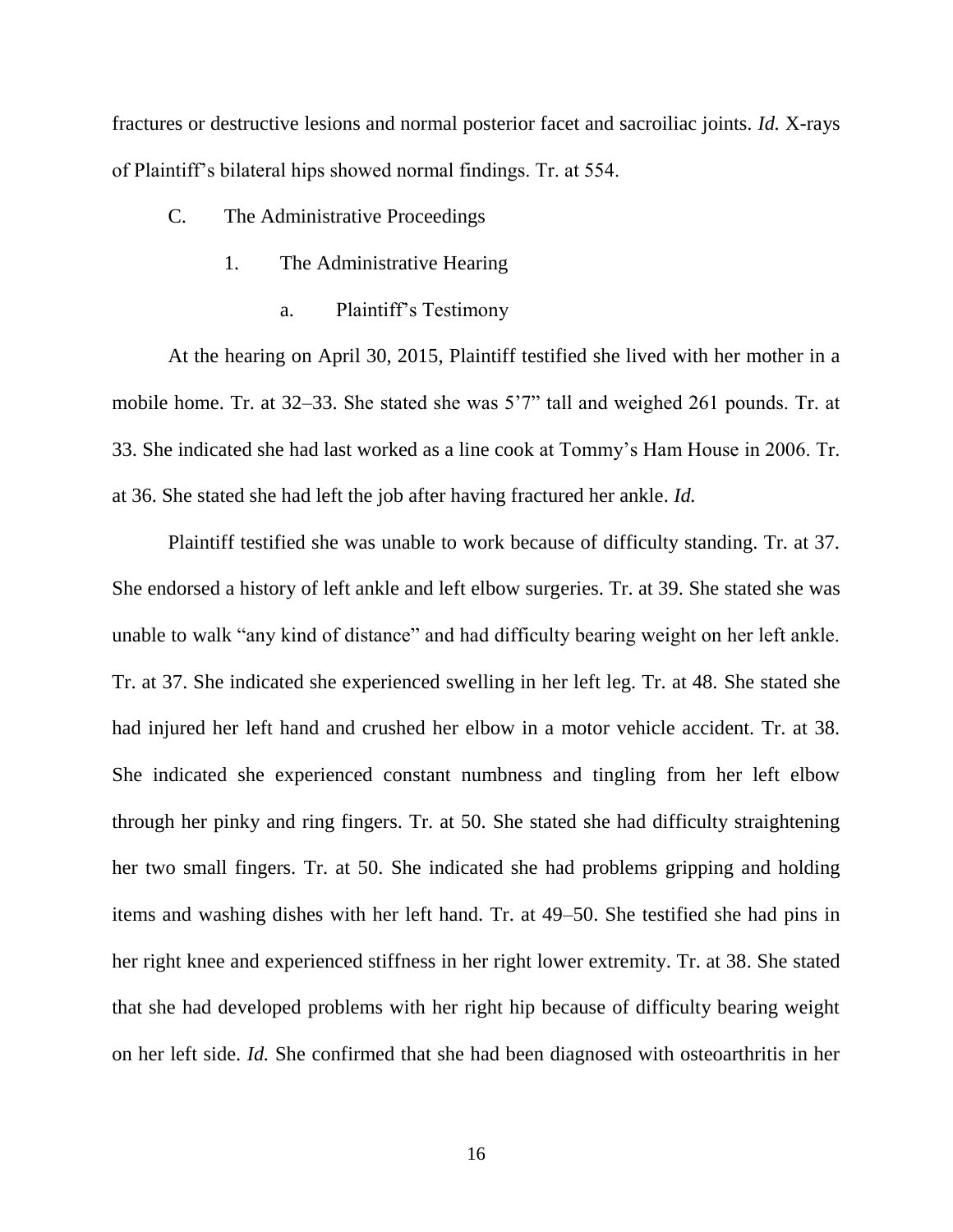right hand. Tr. at 51. She stated she experienced numbness and tingling in the hand and swelling in her knuckle. *Id.*

Plaintiff testified that she could stand for five minutes with a cane. Tr. at 44. She stated she used a cane "all the time," but she denied that it was prescribed. *Id.* She estimated she could sit for an hour. *Id.* She indicated she could walk 50 yards on a flat surface. *Id.* She stated she could lift five pounds. *Id.* She indicated she could bend "to a degree" and had difficulty squatting. Tr. at 45. She stated she was unable to get down on her knees. *Id.* She endorsed occasional difficulty breathing. *Id.* She estimated she could use her hands for five to 10 minutes at a time. Tr. at 52.

Plaintiff stated she experienced pain "[p]retty much all the time." *Id.* She testified her pain affected her abilities to concentrate and maintain focus for more than about 10 minutes at a time. Tr. at 65–66. She indicated her pain was reduced by elevating her left leg at hip level. Tr. at 47–48. She stated she wore a brace on her left ankle when she left her home. Tr. at 47. She indicated she used ice, a heating pad, Icy Hot, ace bandages, and soaked her leg in Epsom salt and hot water to reduce her pain. Tr. at 48. She testified her medicine made her dizzy, nauseated, and shaky and that she would lie down for a couple of hours after taking it. Tr. at 40. She further indicated that she experienced ringing in her ears and blurred vision as side effects of her medications. Tr. at 43. She indicated she wore a carpal tunnel brace on her right hand while sleeping. Tr. at 51.

Plaintiff stated she had served an eight-month jail sentence in 2005 for possession of methamphetamine. Tr. at 35. She indicated she had been incarcerated "a couple of times." *Id.* She stated she last drank alcohol approximately two years prior to the hearing.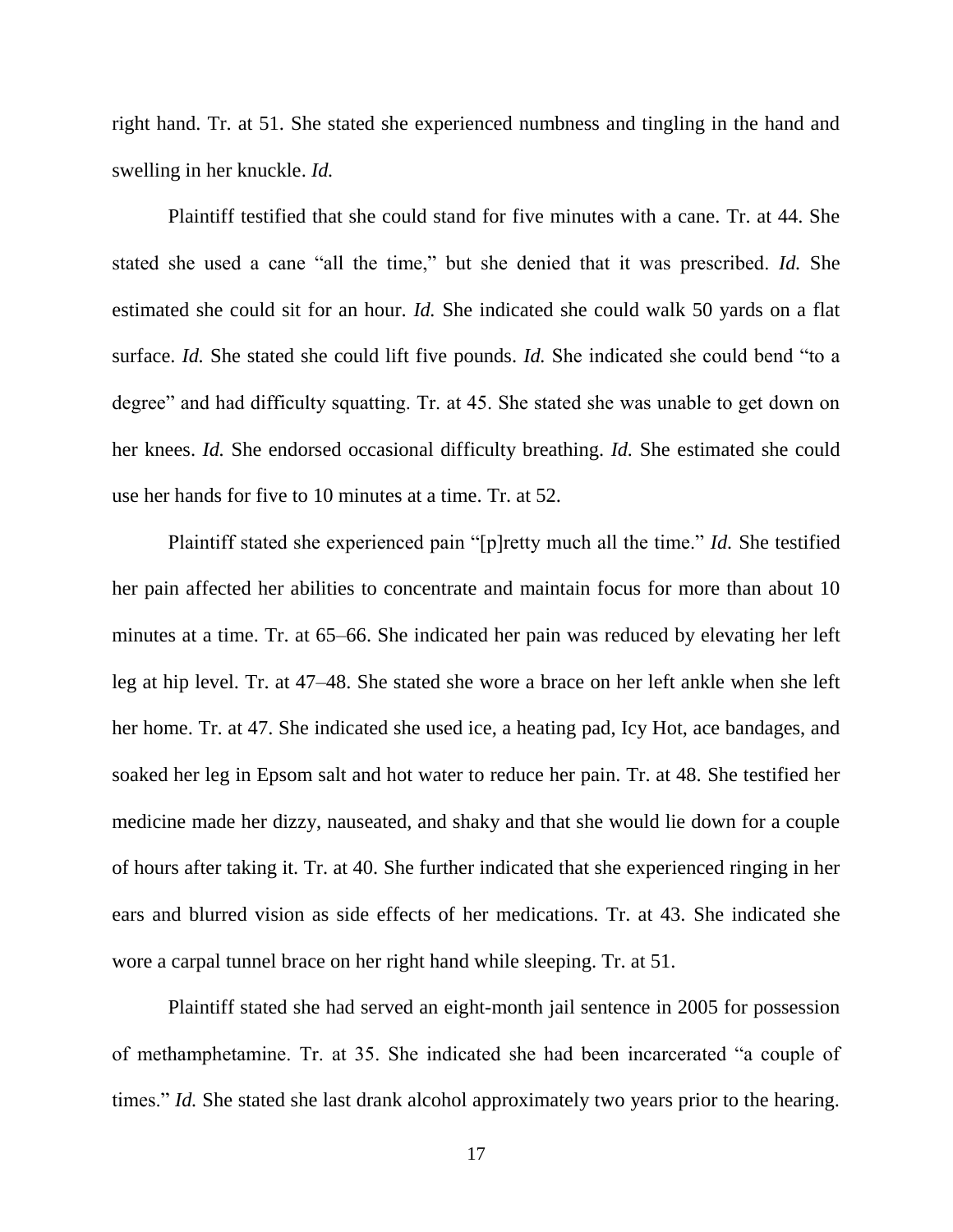Tr. at 43. She indicated she last used illegal drugs in 2005 and completed a 90-day inpatient drug abuse treatment program in 2006. Tr. at 44 and 58. She indicated she had not reported earnings for a period that she worked for her sister "cleaning apartments in Spartanburg." Tr. at 59.

Plaintiff testified that she had a driver's license and was able to drive. Tr. at 34. She indicated she performed light household chores, cleaned the bathroom, washed dishes, and did laundry. Tr. at 40–41. She stated she was able to bathe, dress, and care for her hair and makeup without assistance. Tr. at 41. She indicated she used a motorized cart when she went shopping. Tr. at 41–42. She testified she visited with family members and occasionally visited friends, but spent most of her time at home. Tr. at 42.

#### b. Vocational Expert Testimony

Vocational Expert ("VE") Carroll Crawford reviewed the record and testified at the hearing. Tr. at 60–67.The ALJ described a hypothetical individual of Plaintiff's vocational profile who could lift up to 20 pounds occasionally and 10 pounds frequently; stand or walk for two hours in an eight-hour workday; sit for six hours in an eight-hour workday; never crawl or climb ladders, ropes, or scaffolds; occasionally climb ramps or stairs, balance, stoop, crouch, and kneel; and frequently use moving machinery, be exposed to unprotected heights, and handle and finger with the left upper extremity. Tr. at 60–61. The VE testified that the hypothetical individual could perform jobs at the sedentary exertional level with the specified restrictions because of the limitation to two hours of standing and walking. Tr. at 61. The VE identified sedentary jobs with a specific vocational preparation ("SVP") of two as an addresser, *Dictionary of Occupational Titles*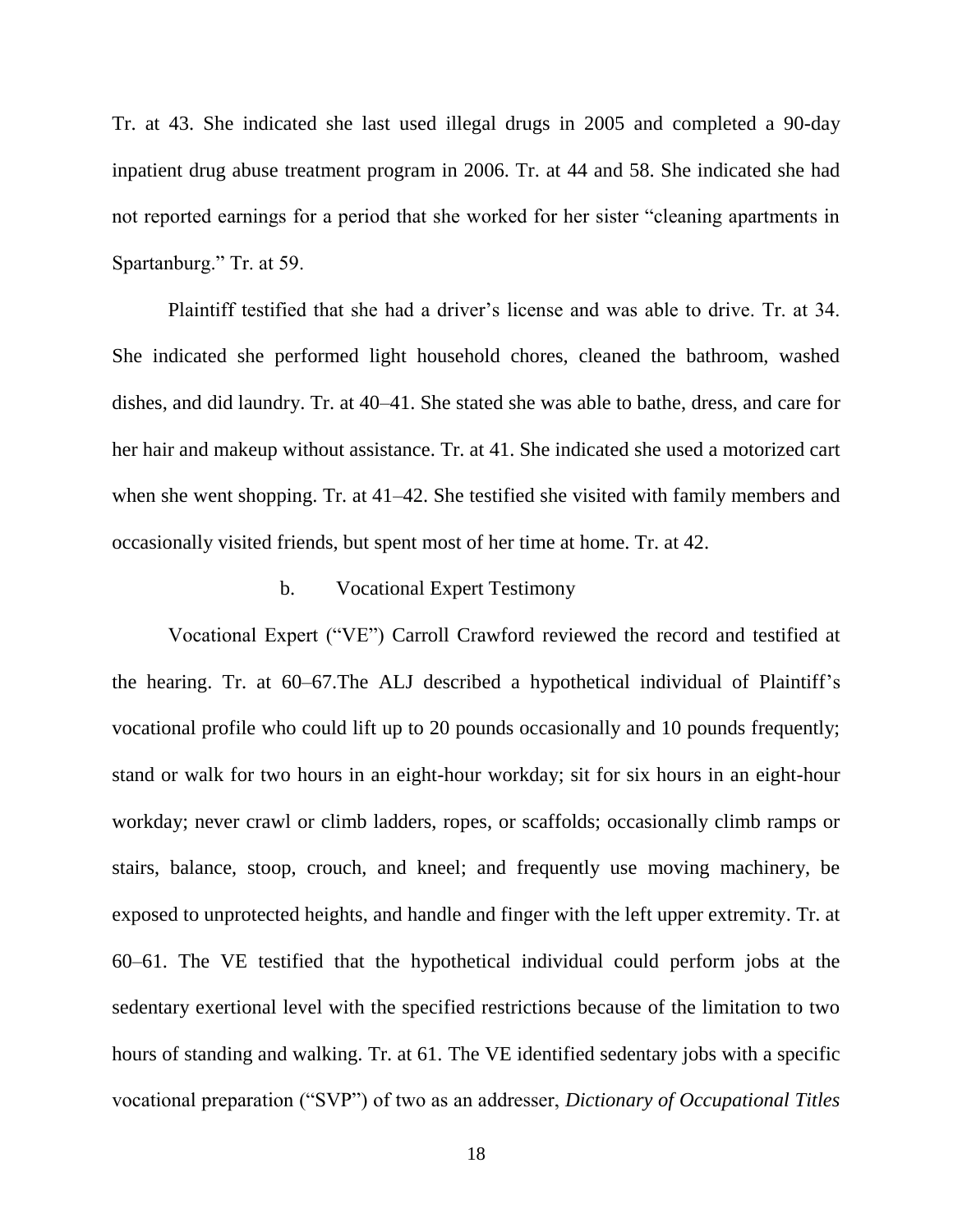("*DOT*") number 209.587-020, with 780,000 positions in the national economy and a document sorter, *DOT* number 539.485-010, with 84,000 positions in the national economy. *Id.*

The ALJ described a hypothetical individual of Plaintiff's vocational profile who could perform light work that required she lift and carry up to 20 pounds occasionally and 10 pounds frequently; stand or walk for approximately six hours in an eight-hour workday; sit for approximately six hours in an eight hour workday; occasionally balance, stoop, crouch, kneel, and operate foot controls with the left lower extremity; never crawl or climb ladders, ropes, scaffolds, ramps, or stairs; and frequently handle, finger, use moving machinery, and be exposed to unprotected heights. Tr. at 62. The ALJ asked if there would be jobs available for an individual with those limitations. *Id.* The VE testified that the individual could perform light work with an SVP of two as an office helper, *DOT* number 239.567-010, with 168,000 positions in the national economy; a mailroom clerk, *DOT* number 209.687-026, with 119,000 positions in the national economy; and a clerical messenger, *DOT* number 230.663-010, with 77,000 positions in the national economy. *Id.*

Plaintiff's attorney asked the VE to consider the hypothetical individual described in either of the first two questions and to further consider than the individual would have to elevate her leg at waist-level for 20% of the workday. Tr. at 63. The VE testified that the individual would be unable to perform any jobs. *Id.*

Plaintiff's attorney asked the VE to consider the restrictions in the first two hypothetical questions, but to further assume the individual would be limited to no more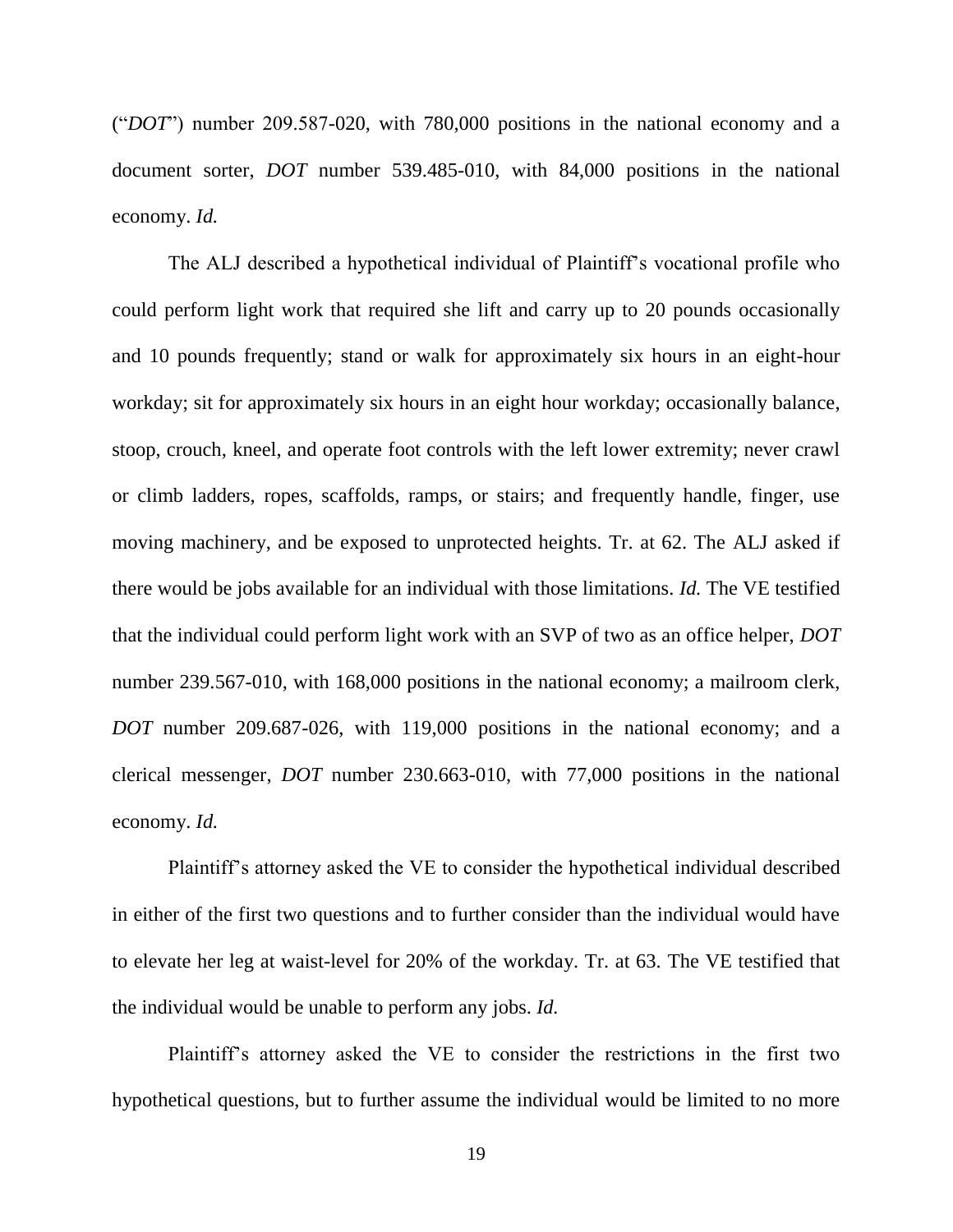than occasional use of the left hand for fine or gross manipulation. Tr. at 63. The VE asked Plaintiff's attorney to clarify which hand was dominant. *Id.* Plaintiff's attorney indicated the right hand was dominant. Tr. at 64. The VE stated the individual could likely perform the identified job if her ability to use her non-dominant hand were reduced by 20%.

Plaintiff's attorney then asked the VE to assume the individual would only be able to use the non-dominant hand for fine manipulation and gross handling for 20% of the workday. *Id.* The VE testified the individual would be unable to perform the identified jobs. *Id.*

Plaintiff's attorney asked if the individual would be able to perform the jobs identified in response to the first and second hypothetical questions if she were to require unscheduled breaks. *Id.* The VE indicated that if the unscheduled breaks totaled 30 minutes or more during an eight-hour workday, they would likely interfere with the individual's ability to perform full time work. Tr. at 64–65.

Plaintiff's attorney asked the VE to consider the restrictions in the first and second hypothetical questions, but to further assume the individual would be unable to maintain persistent concentration, persistence, and pace for two hours at a time. Tr. at 66–67. He asked how that would affect the jobs identified in response to those questions. *Id.* The VE stated the individual would be unable to perform any jobs. Tr. at 67.

#### 2. The ALJ's Findings

In his decision dated June 5, 2015, the ALJ made the following findings of fact and conclusions of law: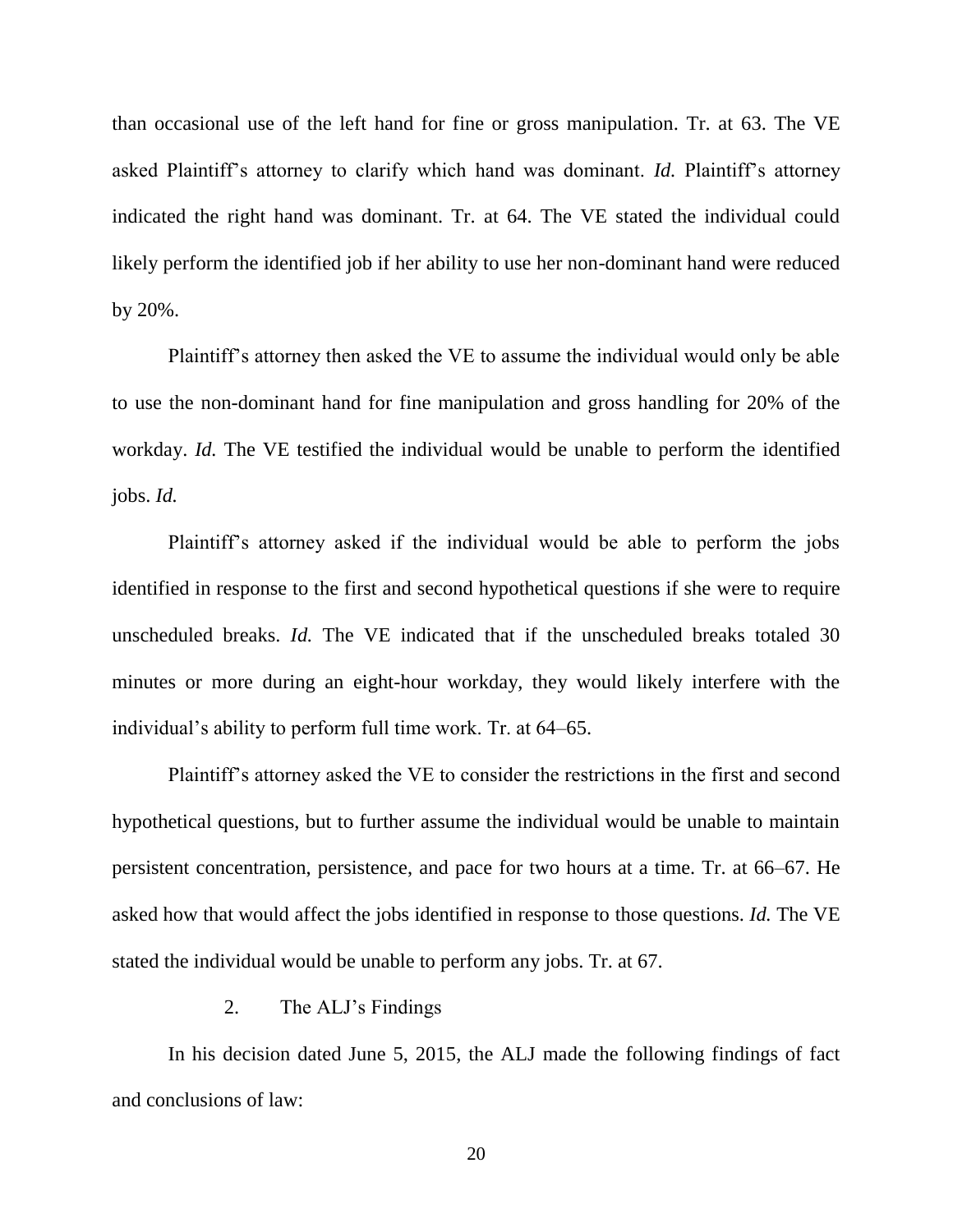- 1. The claimant has not engaged in substantial gainful activity since January 22, 2013, the application date (20 CFR 416.971 et seq.).
- 2. The claimant has the following severe impairments: osteoarthritis, dysfunction of major joint, and obesity (20 CFR 416.920(c)).
- 3. The claimant does not have an impairment or combination of impairments that meets or medically equals one of the listed impairments in 20 CFR Part 404, Subpart P, Appendix 1 (20 CFR 416.920(d), 416.925 and 416.926).
- 4. After careful consideration of the entire record, I find that the claimant has the residual functional capacity to perform light work as defined in 20 CFR 416.967(b) with the following limitations: she can lift 20 pounds occasionally, 10 pounds frequently. She can stand or walk six hours in an eight-hour workday with normal breaks. She is limited to occasional left operation of foot controls. She must never climb ladders, ropes, scaffolds, ramps, or stairs. She can occasionally balance, stoop, crouch, or kneel, but must never crawl. She is further limited to frequent bilateral handling and fingering, frequent use of moving machinery, and frequent exposure to unprotected heights.
- 5. The claimant has no past relevant work (20 CFR 416.965).
- 6. The claimant was born on September 23, 1964 and was 48 years old, which is defined as a younger individual, on the date the application was filed (20 CFR 416.963).
- 7. The claimant has a limited education and is able to communicate in English (20 CFR 416.964).
- 8. Transferability of job skills is not an issue because the claimant does not have past relevant work (20 CFR 416.968).
- 9. Considering the claimant's age, education, work experience, and residual functional capacity, there are jobs that exist in significant numbers in the national economy that the claimant can perform (20 CFR 416.969, and 416.969(a)).
- 10. The claimant has not been under a disability, as defined in the Social Security Act, since January 22, 2013, the date the application was filed (20 CFR 416.920(g)).

Tr. at 13–20.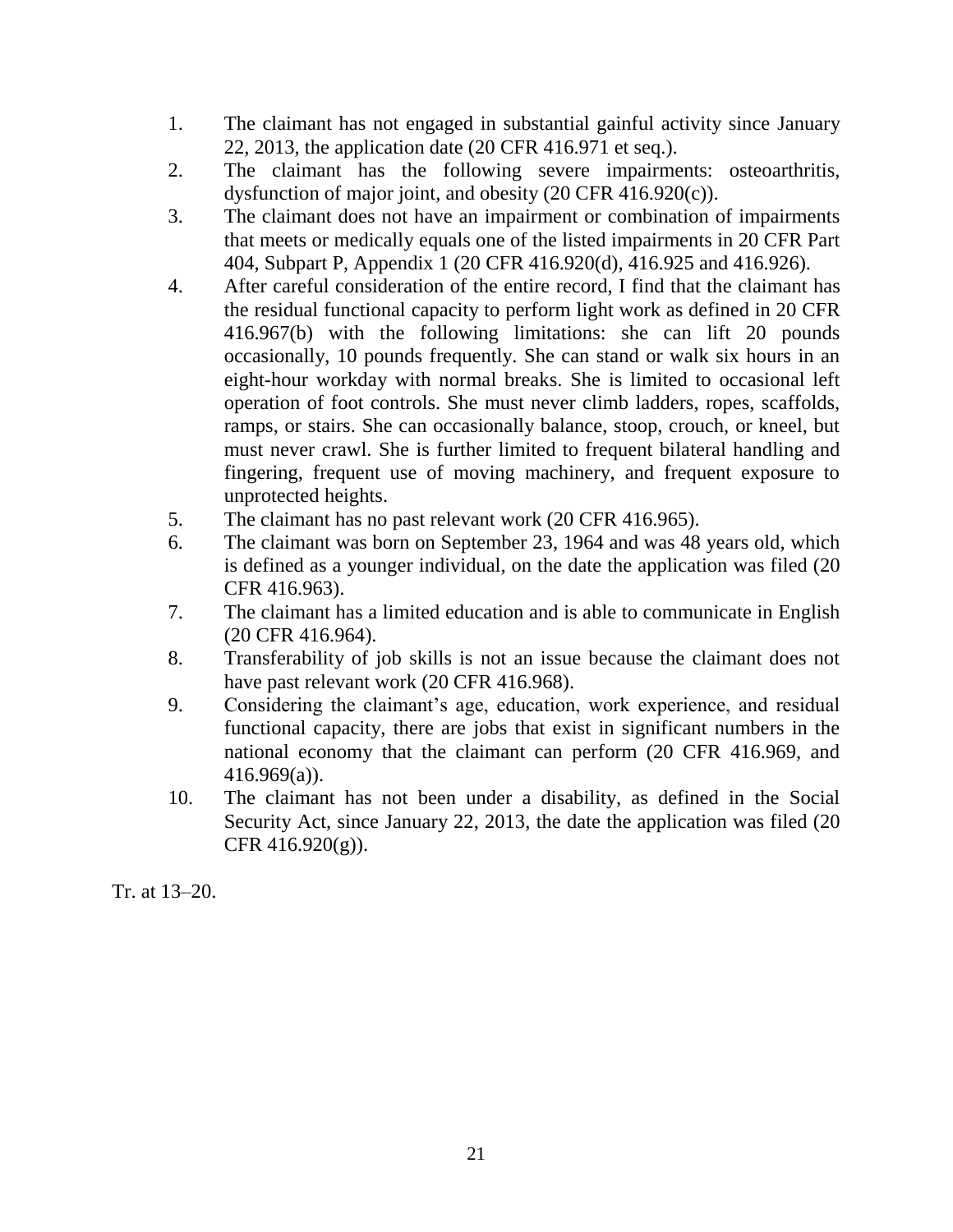# II. Discussion

Plaintiff alleges the Commissioner erred for the following reasons:

- 1) the ALJ misinterpreted the evidence of record and failed to consider the side effects of Plaintiff's medications in assessing her credibility<sup>4</sup>; and
- 2) the ALJ's finding that Plaintiff could perform light work is not supported by the examining physicians' observations.

The Commissioner counters that substantial evidence supports the ALJ's findings

and that the ALJ committed no legal error in his decision.

- A. Legal Framework
	- 1. The Commissioner's Determination-of-Disability Process

The Act provides that disability benefits shall be available to those persons insured

for benefits, who are not of retirement age, who properly apply, and who are under a

"disability." 42 U.S.C. § 423(a). Section  $423(d)(1)(A)$  defines disability as:

the inability to engage in any substantial gainful activity by reason of any medically determinable physical or mental impairment which can be expected to result in death or which has lasted or can be expected to last for at least 12 consecutive months.

42 U.S.C. § 423(d)(1)(A).

 $\overline{a}$ 

To facilitate a uniform and efficient processing of disability claims, regulations promulgated under the Act have reduced the statutory definition of disability to a series of five sequential questions. *See, e.g., Heckler v. Campbell*, 461 U.S. 458, 460 (1983) (discussing considerations and noting "need for efficiency" in considering disability claims). An examiner must consider the following: (1) whether the claimant is engaged

<sup>&</sup>lt;sup>4</sup> Plaintiff presents these as two separate arguments, but the court finds it appropriate to consider them together, as both pertain to the ALJ's assessment of Plaintiff's subjective statements.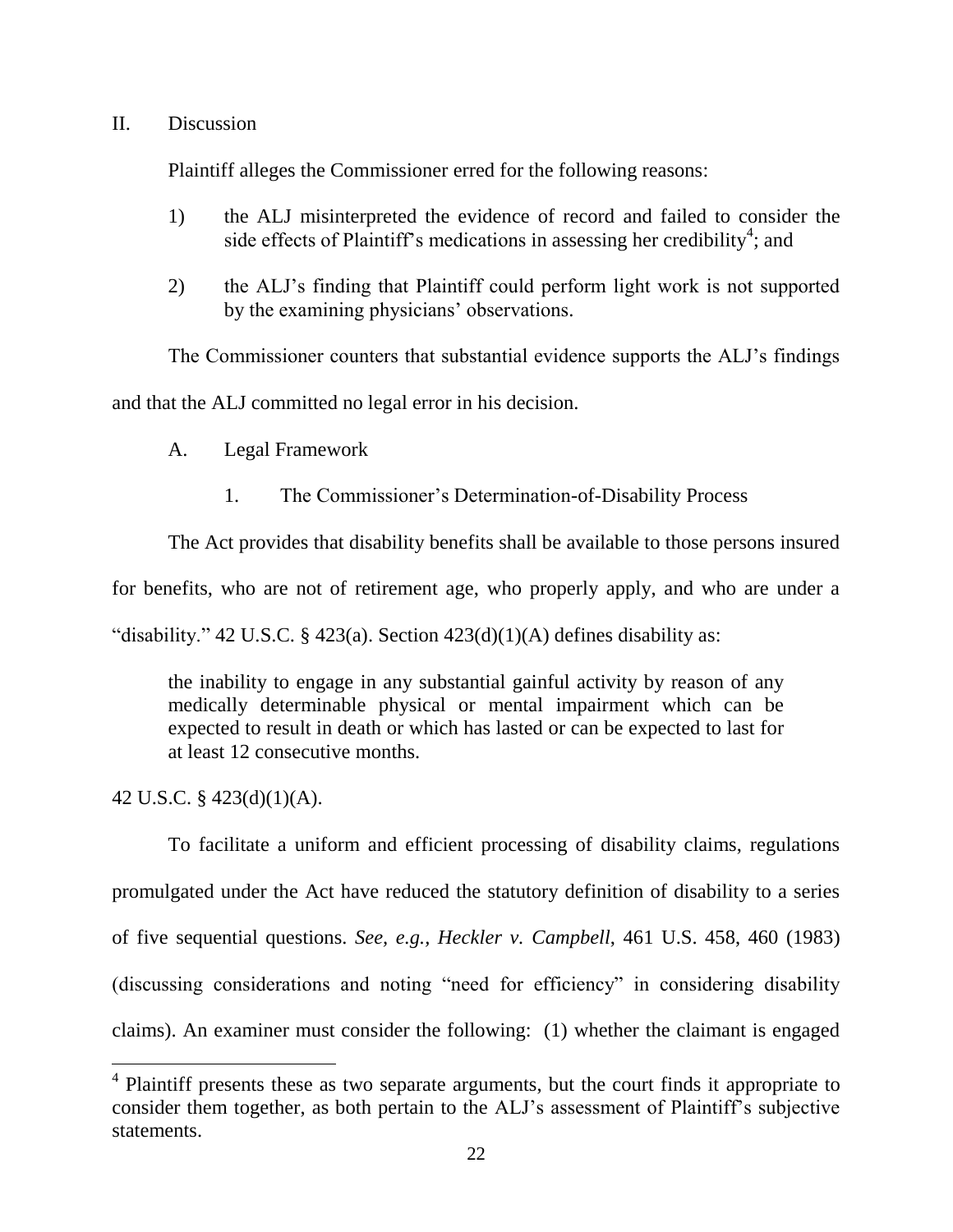in substantial gainful activity; (2) whether she has a severe impairment; (3) whether that impairment meets or equals an impairment included in the Listings;  $(4)$  whether such impairment prevents claimant from performing  $PRW$ ; and (5) whether the impairment prevents her from doing substantial gainful employment. *See* 20 C.F.R. § 416.920. These considerations are sometimes referred to as the "five steps" of the Commissioner's disability analysis. If a decision regarding disability may be made at any step, no further inquiry is necessary. 20 C.F.R. § 416.920(a)(4) (providing that if Commissioner can find claimant disabled or not disabled at a step, Commissioner makes determination and does not go on to the next step).

A claimant is not disabled within the meaning of the Act if she can return to PRW as it is customarily performed in the economy or as the claimant actually performed the work. *See* 20 C.F.R. Subpart P, § 416.920(a), (b); Social Security Ruling ("SSR") 82-62 (1982). The claimant bears the burden of establishing her inability to work within the meaning of the Act. 42 U.S.C.  $\S$  423(d)(5).

<sup>&</sup>lt;sup>5</sup> The Commissioner's regulations include an extensive list of impairments ("the Listings" or "Listed impairments") the Agency considers disabling without the need to assess whether there are any jobs a claimant could do. The Agency considers the Listed impairments, found at 20 C.F.R. part 404, subpart P, Appendix 1, severe enough to prevent all gainful activity. 20 C.F.R. § 416.925. If the medical evidence shows a claimant meets or equals all criteria of any of the Listed impairments for at least one year, she will be found disabled without further assessment. 20 C.F.R. § 416.920(a)(4)(iii). To meet or equal one of these Listings, the claimant must establish that her impairments match several specific criteria or are "at least equal in severity and duration to [those] criteria." 20 C.F.R. § 416.926; *Sullivan v. Zebley*, 493 U.S. 521, 530 (1990); *see Bowen v. Yuckert*, 482 U.S. 137, 146 (1987) (noting the burden is on claimant to establish his impairment is disabling at Step 3).

<sup>&</sup>lt;sup>6</sup> In the event the examiner does not find a claimant disabled at the third step and does not have sufficient information about the claimant's PRW to make a finding at the fourth step, he may proceed to the fifth step of the sequential evaluation process pursuant to 20 C.F.R. § 416.920(h).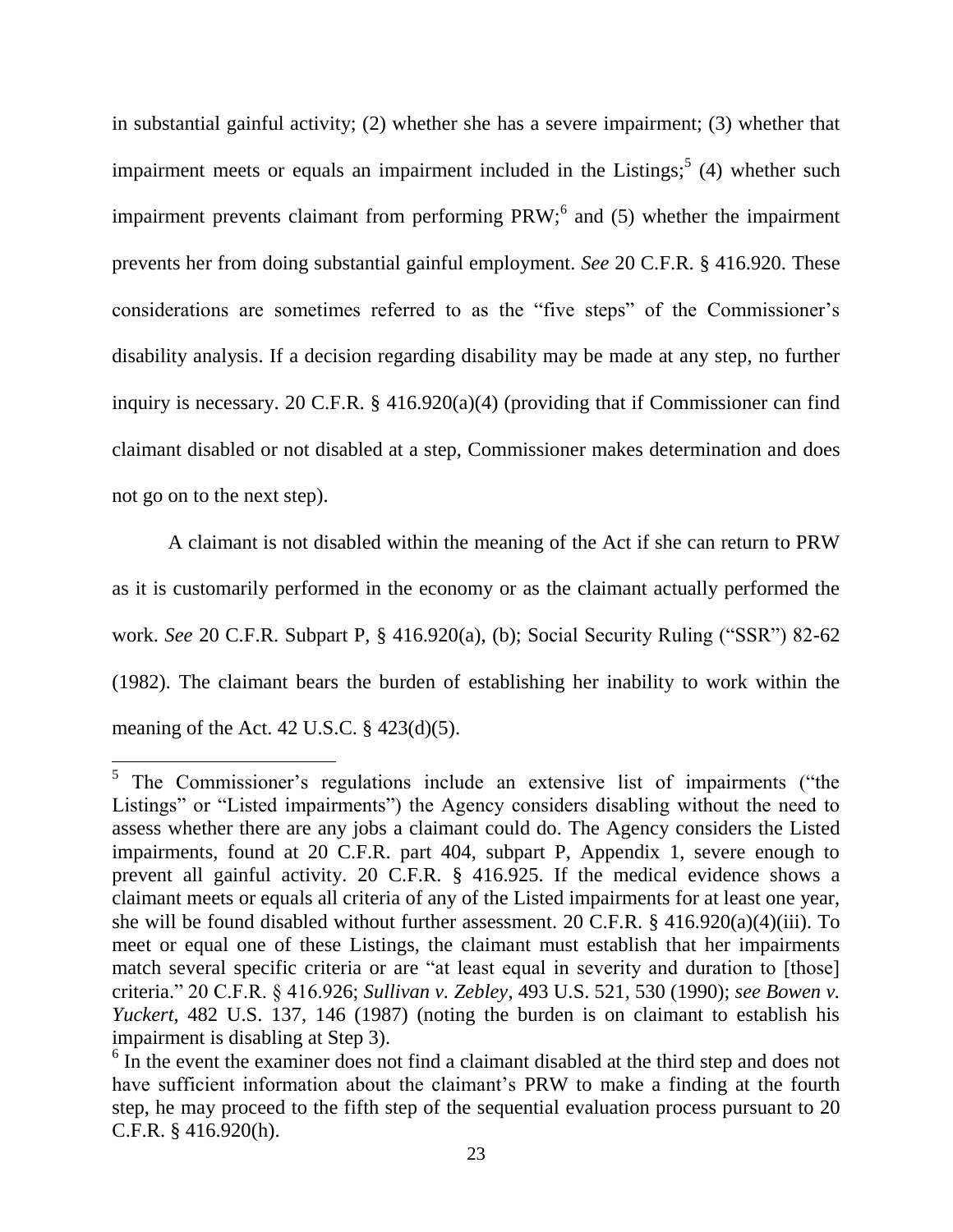Once an individual has made a prima facie showing of disability by establishing the inability to return to PRW, the burden shifts to the Commissioner to come forward with evidence that claimant can perform alternative work and that such work exists in the regional economy. To satisfy that burden, the Commissioner may obtain testimony from a VE demonstrating the existence of jobs available in the national economy that claimant can perform despite the existence of impairments that prevent the return to PRW. *Walls v. Barnhart*, 296 F.3d 287, 290 (4th Cir. 2002). If the Commissioner satisfies that burden, the claimant must then establish that she is unable to perform other work. *Hall v. Harris*, 658 F.2d 260, 264–65 (4th Cir. 1981); *see generally Bowen v. Yuckert*, 482 U.S. 137, 146 n.5 (1987) (regarding burdens of proof).

## 2. The Court's Standard of Review

The Act permits a claimant to obtain judicial review of "any final decision of the Commissioner [] made after a hearing to which he was a party." 42 U.S.C. § 405(g). The scope of that federal court review is narrowly-tailored to determine whether the findings of the Commissioner are supported by substantial evidence and whether the Commissioner applied the proper legal standard in evaluating the claimant's case. *See Richardson v. Perales*, 402 U.S. 389, 390 (1971); *Walls*, 296 F.3d at 290 (*citing Hays v. Sullivan*, 907 F.2d 1453, 1456 (4th Cir. 1990)).

The court's function is not to "try these cases de novo or resolve mere conflicts in the evidence." *Vitek v. Finch*, 438 F.2d 1157, 1157–58 (4th Cir. 1971); *see Pyles v. Bowen*, 849 F.2d 846, 848 (4th Cir. 1988) (*citing Smith v. Schweiker*, 795 F.2d 343, 345 (4th Cir. 1986)). Rather, the court must uphold the Commissioner's decision if it is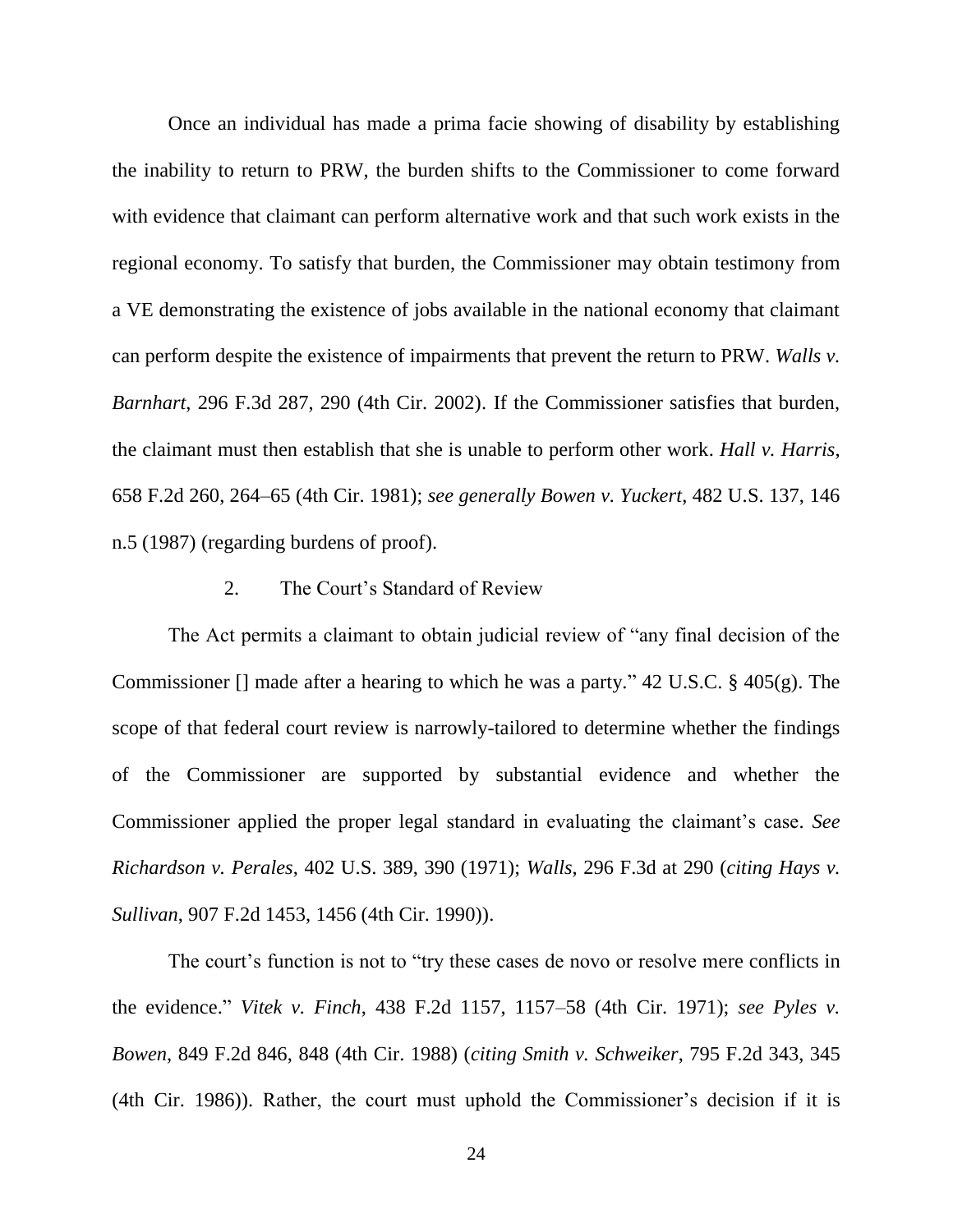supported by substantial evidence. "Substantial evidence" is "such relevant evidence as a reasonable mind might accept as adequate to support a conclusion." *Richardson*, 402 U.S. at 390, 401; *Johnson v. Barnhart*, 434 F.3d 650, 653 (4th Cir. 2005). Thus, the court must carefully scrutinize the entire record to assure there is a sound foundation for the Commissioner's findings and that her conclusion is rational. *See Vitek*, 438 F.2d at 1157– 58; *see also Thomas v. Celebrezze*, 331 F.2d 541, 543 (4th Cir. 1964). If there is substantial evidence to support the decision of the Commissioner, that decision must be affirmed "even should the court disagree with such decision." *Blalock v. Richardson*, 483 F.2d 773, 775 (4th Cir. 1972).

B. Analysis

#### 1. Evaluation of Evidence in Assessing Credibility

The ALJ found that Plaintiff's medically-determinable impairments could reasonably be expected to cause the alleged symptoms, but that her "statements concerning the intensity, persistence and limiting effects of those symptoms" were "not entirely credible." Tr. at 16.

Plaintiff argues the ALJ erroneously found that she worked after 2006 and based his overall conclusions on this finding. [ECF No. 12 at 3]. She maintains the ALJ impermissibly factored his unsupported conclusion regarding the work she performed into his assessment of her credibility and his weighing of the state agency examiners' opinions. *Id.* at 4–5. She contends the ALJ failed to consider the side effects from her medications in evaluating her subjective complaints and determining her RFC. *Id.* at 9– 10.

25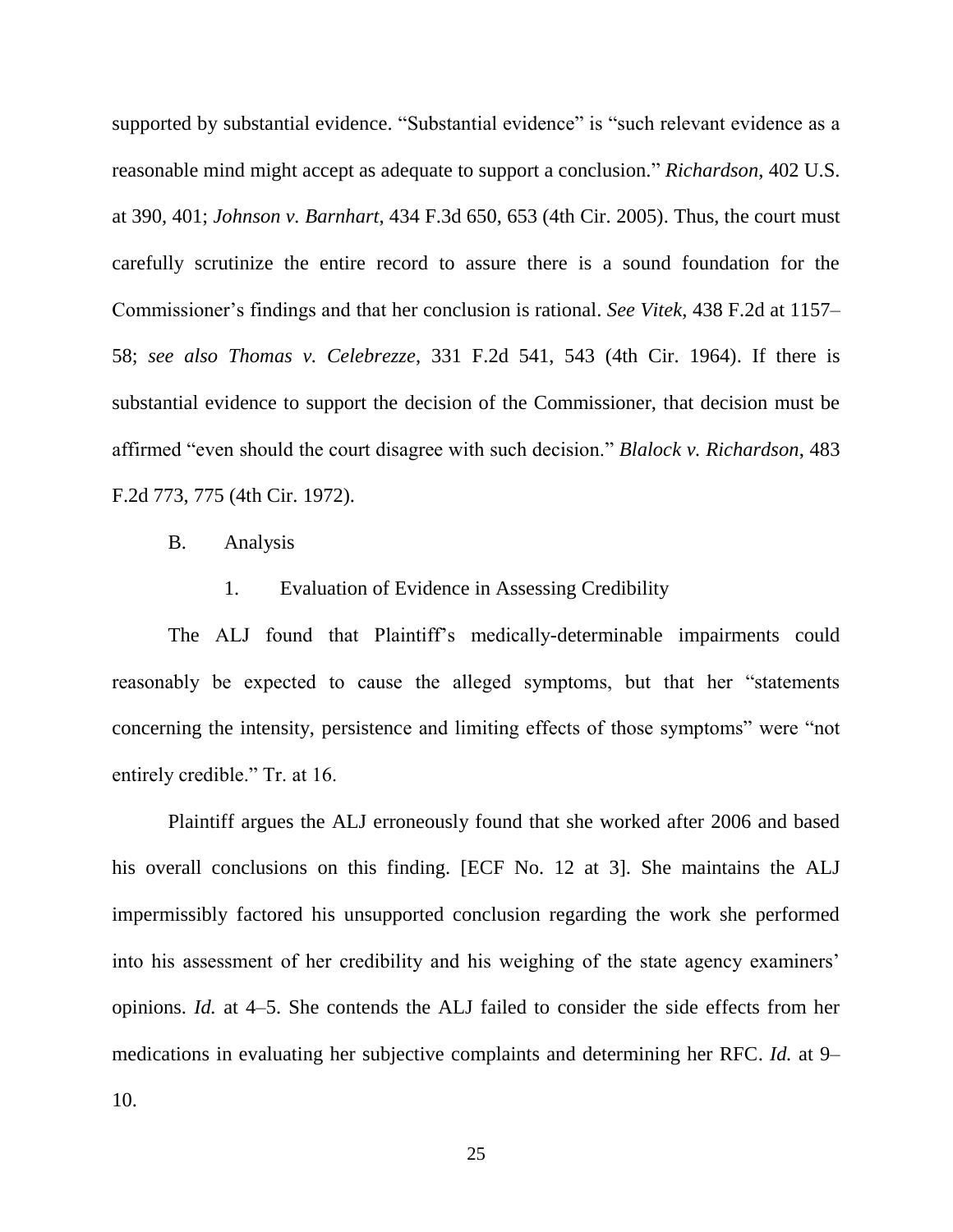The Commissioner argues the ALJ "has the exclusive responsibility for making credibility determinations." [ECF No. 13 at 9]. She maintains that the ALJ did not base his credibility assessment exclusively on his finding that Plaintiff worked after 2006. *Id.* She contends the evidence did not support Plaintiff's allegations of disabling limitations. *Id.* at 11. She claims that the evidence supported the ALJ's finding that Plaintiff had "under the table" earnings that she failed to disclose to the Social Security Administration ("SSA") in her prior reports, but that the ALJ did not find that those earnings occurred after 2006. *Id.* at 11–13. She argues that the ALJ considered Plaintiff's purported side effects from medications, but that the record contained no references to the side effects she alleged. *Id.* at 19.

Pursuant to SSR 96-7p, after finding that a claimant has a medically-determinable impairment that could reasonably be expected to produce her alleged symptoms, an ALJ should evaluate the intensity, persistence, and limiting effects of the claimant's symptoms to determine the restrictions they impose on her ability to do basic work activities. If the objective medical evidence does not substantiate the claimant's statements about the intensity, persistence, or limiting effects of her symptoms, the ALJ is required to consider the credibility of the statements in light of the entire case record. *Id.* The ALJ must consider "the medical signs and laboratory findings, the individual's own statements about the symptoms, any statements and other information provided by treating or examining physicians or psychologists and other persons about the symptoms and how they affect the individual, and any other relevant evidence in the case record." *Id.*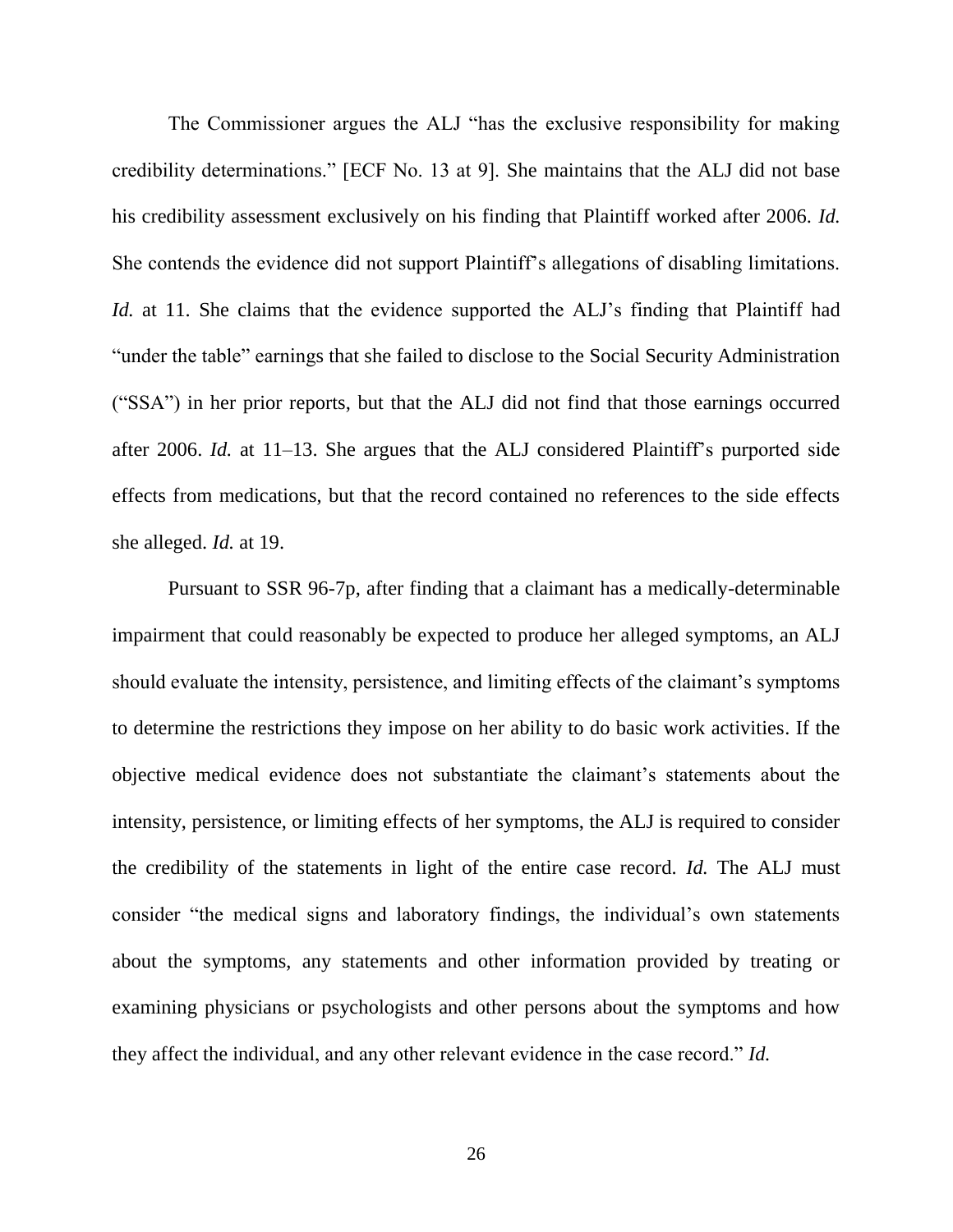In addition to the objective medical evidence, the ALJ should consider the following factors in evaluating the credibility of a claimant's subjective statements: the claimant's ADLs; the location, duration, frequency, and intensity of her pain or other symptoms; factors that precipitate and aggravate her symptoms; the type, dosage, effectiveness, and side effects of her medications; treatment, other than medication, she receives or has received; any measures other than treatment and medications she uses or has used to relieve her pain or other symptoms; and any other relevant factors concerning her limitations and restrictions. SSR 96-7p. In *Mascio v. Colvin*, 780 F.3d 632, 639–40 (4th Cir. 2015), the court emphasized the need to compare the claimant's alleged functional limitations to the other evidence of record and indicated an ALJ should explain how he decided which of a claimant's statements to believe and which to discredit.

The ALJ must cite specific reasons to support his credibility finding and his reasons must be consistent with the evidence in the case record. SSR 96-7p. His decision must clearly indicate the weight he accorded to the claimant's statements and the reasons for that weight. *Id.* The Fourth Circuit has stressed that an ALJ's decision must "build an accurate and logical bridge from the evidence" to the conclusion regarding the claimant's credibility. *Monroe v. Colvin*, 826 F.3d 176, 189 (4th Cir. 2016), citing *Clifford v. Apfel*, 227 F.3d 872 (7th Cir. 2000).

In view of the forgoing authority, the court considers Plaintiff's specific allegations that the ALJ erred in considering her unreported earnings and in failing to consider the side effects of her medications, as well as the Commissioner's argument that the ALJ provided other valid reasons to support his credibility determination.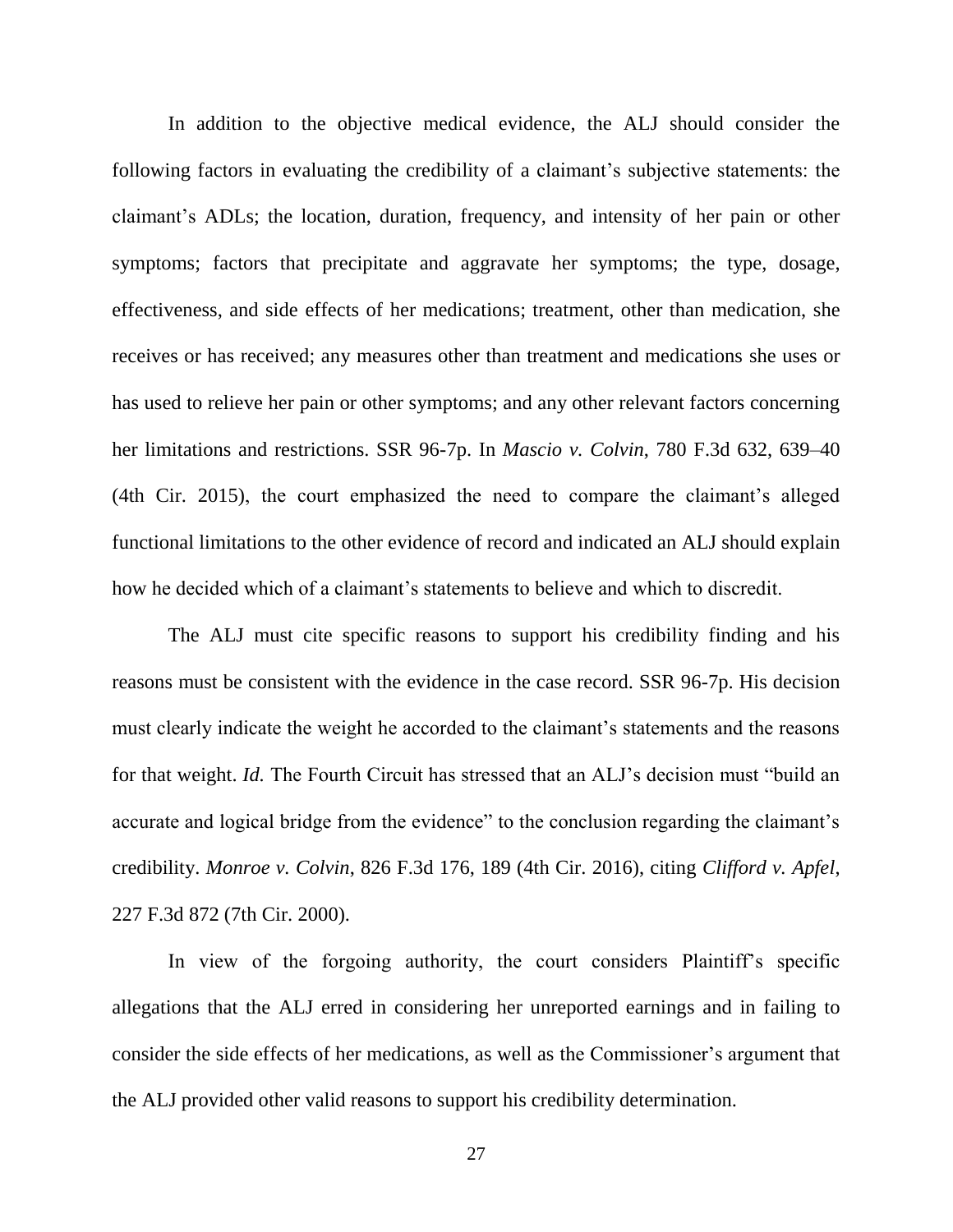## a. Side Effects of Medications

In *Mascio*, 780 F.3d at 639–40, the Fourth Circuit stressed that an ALJ is required to compare a claimant's alleged functional limitations to the evidence and to explain his reasons for accepting or rejecting them. Both 20 C.F.R. § 416.929(c)(3)(iv) and SSR 96- 7p specify that side effects of medications are among the evidence that ALJs are required to consider in evaluating the intensity and persistence of a claimant's symptoms and the extent to which they limit her capacity for work.

The ALJ noted that Plaintiff testified that her ability to work was compromised by side effects from her medications that included dizziness, nausea, blurred vision, and ringing in her ears. Tr. at 16. However, he did not explain whether he credited or rejected Plaintiff's allegations regarding the side effects of her medications. Thus, the ALJ's credibility finding is not fully supported by the provisions of 20 C.F.R. § 416.929(c)(3)(iv) and SSR 96-7p and does not comply with the Fourth Circuit's instruction in *Mascio*.

The court rejects the Commissioner's argument that the ALJ should not have been required to address Plaintiff's statements regarding the side effects of her medications because the medical records did not reflect her complaints.<sup>7</sup> The court cannot accept an explanation for the ALJ's omission that was not offered by the ALJ. "[T]he principles of agency law limit this Court's ability to affirm based on post hoc rationalizations from the Commissioner's lawyers . . . '[R]egardless [of] whether there is enough evidence in the

 $\overline{a}$ 

 $<sup>7</sup>$  Although the medical records do not reflect Plaintiff's complaints regarding side effects</sup> of her medications, these complaints are reflected in several reports that Plaintiff submitted to the agency. *See* Tr. at 256, 275, and 298.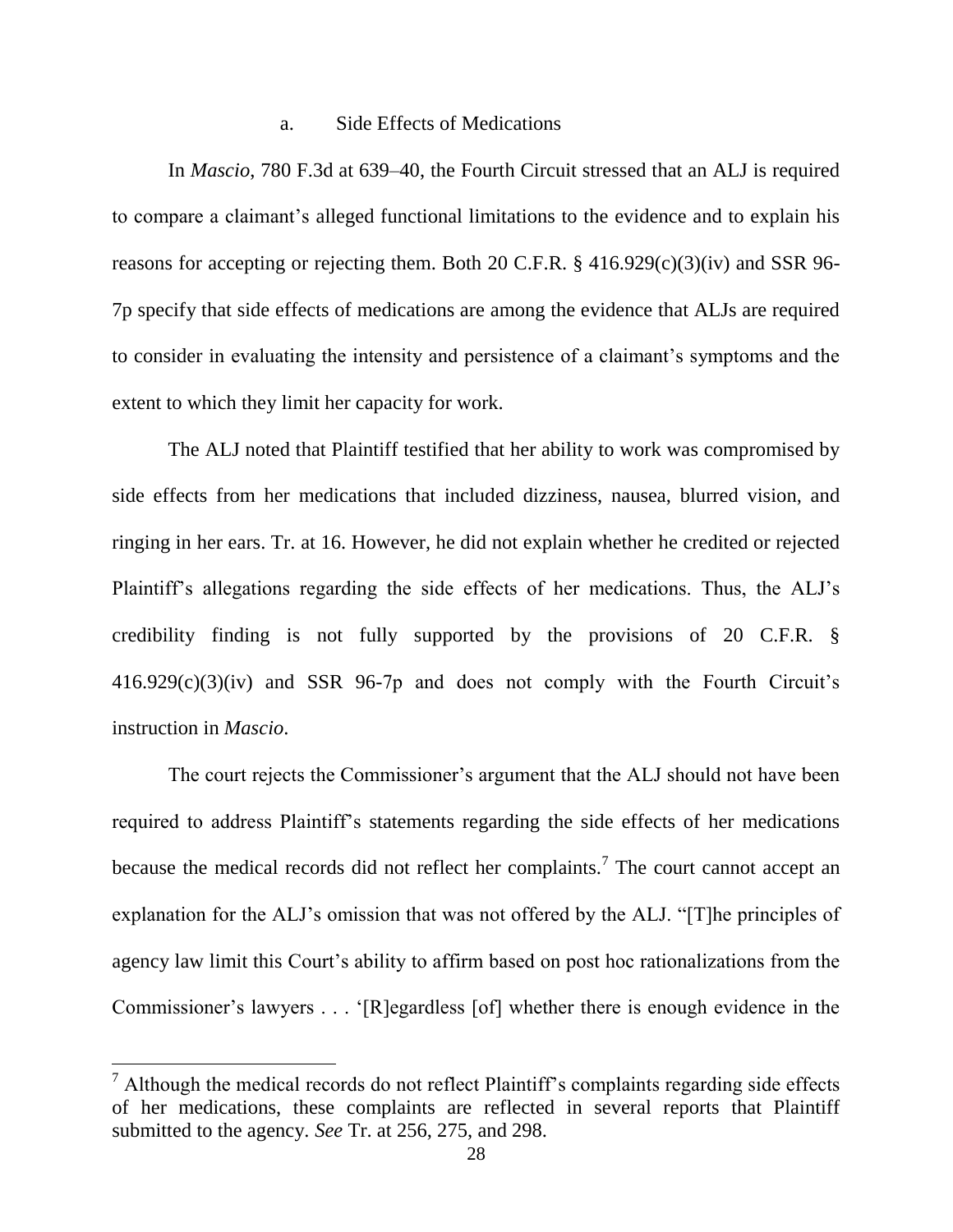record to support the ALJ's decision, principles of administrative law require the ALJ to rationally articulate the grounds for [his] decision and confine our review to the reasons supplied by the ALJ.'" *Robinson ex rel. M.R. v. Comm'r of Soc. Sec.*, No. 0:07-3521- GRA, 2009 WL 708267, at \*12 (D.S.C. 2009) citing *Steele v. Barnhart*, 290 F.3d 936, 941 (7th Cir. 2002).

## b. Unreported Earnings

Although the ALJ did not make a specific finding that Plaintiff engaged in work activity after 2006, his statements strongly suggest such a finding. The ALJ wrote the following that pertained to Plaintiff's work activity: "The claimant testified that she has not worked since 2006, though she stated that she worked under the table cleaning houses for her sister." Tr. at 13. He later wrote:

Finally, the record demonstrates that in 2010 the claimant requested a work evaluation for overall disability score as she had not been working, though her earnings records indicate that she had not worked since 2006 (B4D; B5D; B6F/9). The claimant testified that she worked "under the table" for a number of years cleaning houses for her sister. This fact further impacts the claimant's credibility.

Tr. at 17. The ALJ also considered Plaintiff's "testimony that she was working under the table cleaning houses for several years" in giving little weight to the state agency medical consultants' opinions. Tr. at 18.

Pursuant to SSR 96-7p, "[t]he finding on the credibility of the individual's statements cannot be based on an intangible or intuitive notion about an individual's credibility." Despite using her work activity to support a decision to find Plaintiff's statements less credible, the ALJ cited no evidence to support a finding that Plaintiff engaged in work activity after 2006. Furthermore, the court's review of the record has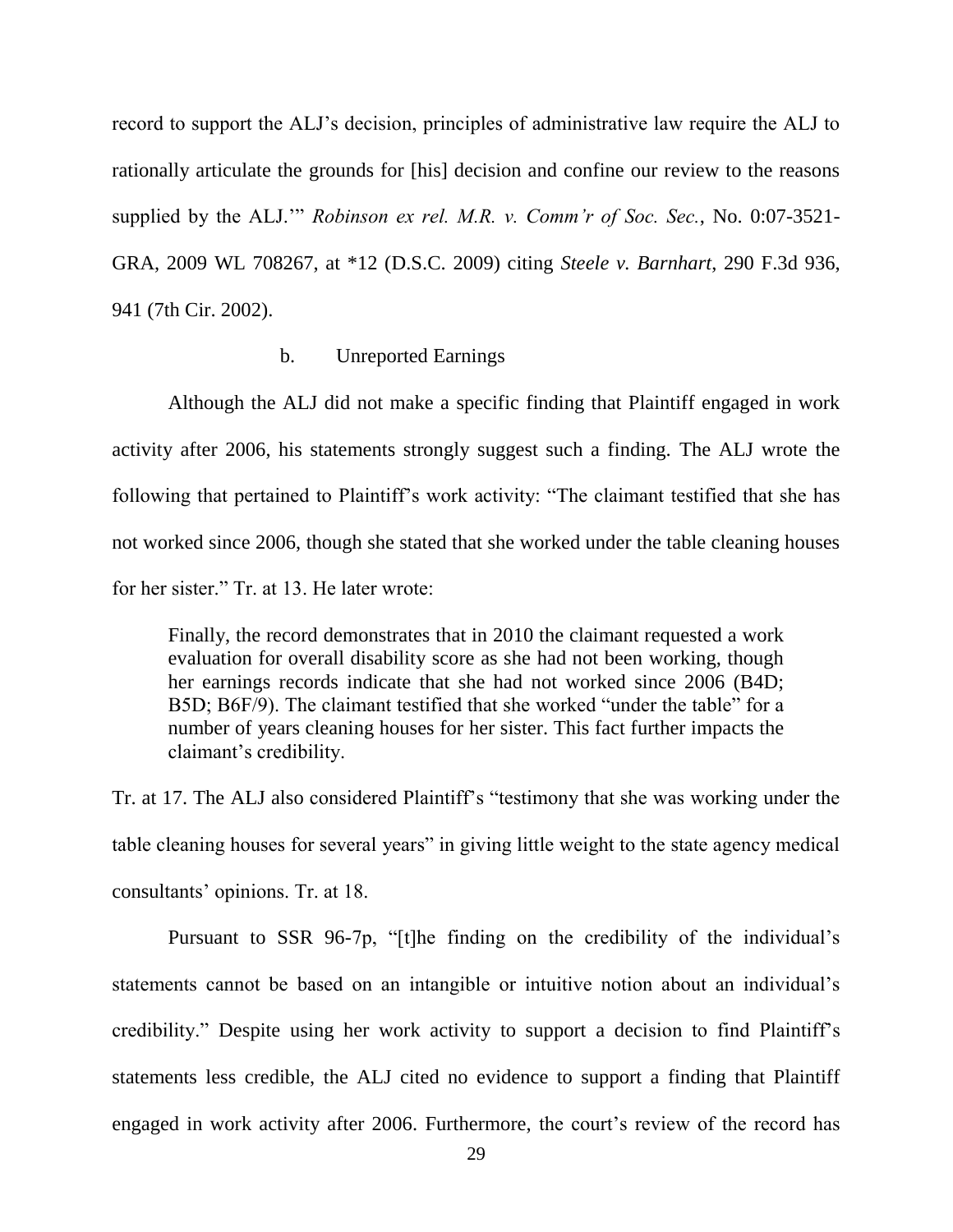yielded no evidence to support such a finding. In the absence of any evidence in the record to support a finding that Plaintiff worked after 2006, it appears the finding is based on the ALJ's intuitive notion and unsupported under the provisions of SSR 96-7p.

Even if the court were to accept the Commissioner's argument that the ALJ did not find that Plaintiff engaged in work activity after 2006, but rather discounted the credibility of her statements based on her alleged failure to report her prior earnings, the ALJ cited no reason for relying on a history of unreported earnings to discount Plaintiff's statements regarding the functional effects of her impairments during the relevant period.<sup>8</sup> Although 20 C.F.R. § 416.929 $(c)(3)$  and SSR 96-7p indicate that the relevant evidence to be considered in evaluating the credibility of a claimant's statements includes information about the claimant's prior work record and efforts to work, a claimant's prior work record is relevant under these provisions to "[e]valuat[e] the intensity and persistence" of the claimant's symptoms and "determin[e] the extent to which [her] symptoms limit [her] capacity for work." SSR 96-7p. The ALJ's decision fails to build "an accurate and logical bridge" between Plaintiff's failure to report past earnings and a

<sup>&</sup>lt;sup>8</sup> The relevant period in this case ran from Plaintiff's filing date of January 22, 2013, through June 5, 2015, the date of the ALJ's decision. *See* 20 C.F.R.  $\frac{8}{3}$  416.305(a) (providing that an individual is not eligible for SSI for any period prior to the date on which the application was filed). Had the record contained evidence that Plaintiff was working during the relevant period, such evidence would be pertinent to the ALJ's evaluation of her statements regarding the functional effects of her impairments. For example, if the ALJ had pointed to evidence in the record that supported a finding that Plaintiff was cleaning houses for her sister during the relevant period, such work activity would appear to be inconsistent with her report that she could stand for five minutes, walk 50 yards, lift five pounds, use her hands for five to 10 minutes, and had difficulty bending, squatting, and being on her knees. *See* Tr. at 44–45 and 52. However, the ALJ pointed to no such evidence and made a specific finding of fact that Plaintiff had not engaged in substantial gainful activity during the relevant period. *See* Tr. at 13.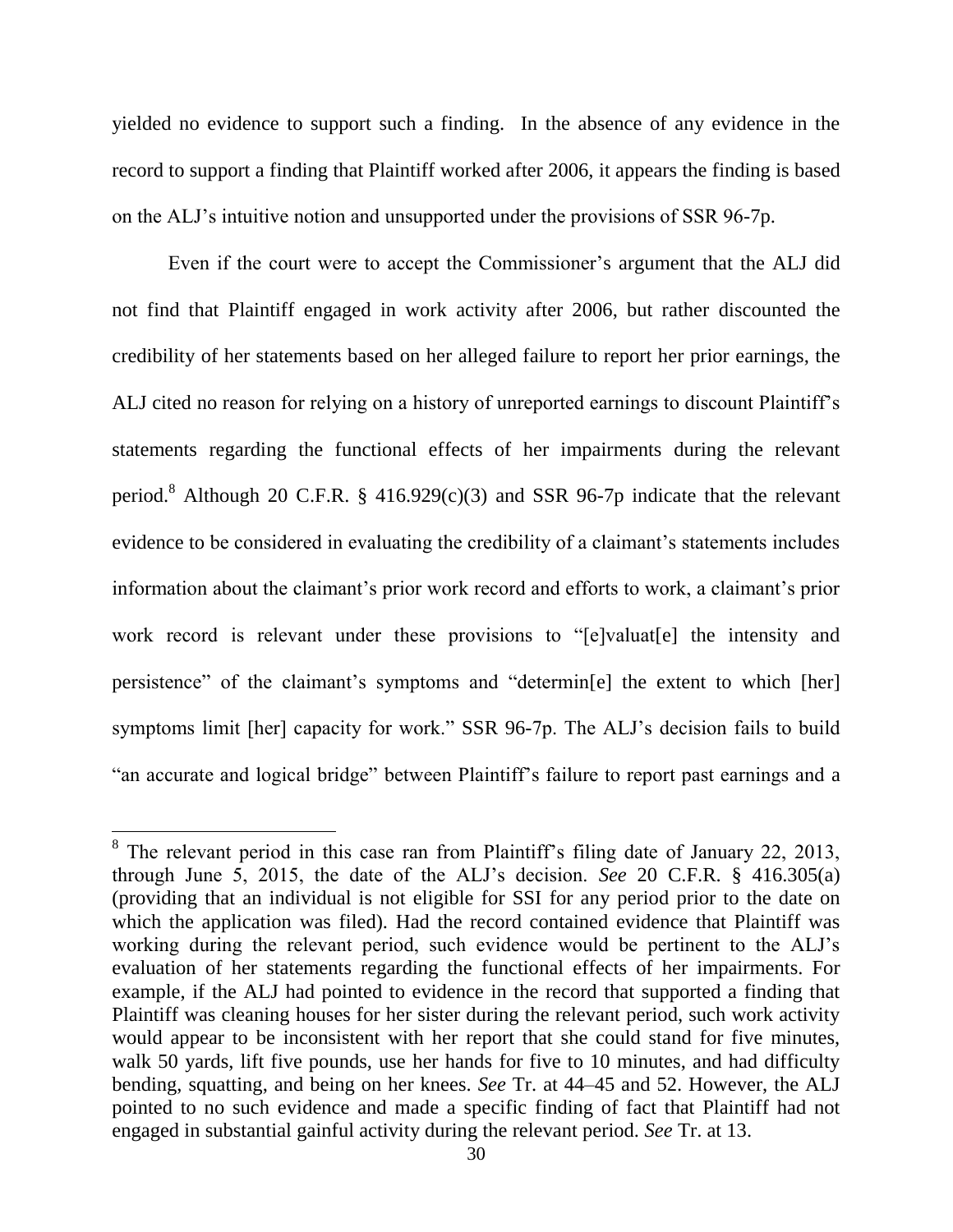conclusion that her subjective reports of the functional effects of her impairments were inaccurate.<sup>9</sup> *See Monroe*, 826 F.3d at 189. Thus, substantial evidence does not support the ALJs decision to impugn Plaintiff's statements regarding the functional effects of her impairments because of her prior unreported earnings.

The Commissioner appears to argue that any error the ALJ might have made in considering Plaintiff's prior unreported earnings was harmless because he cited multiple additional reasons to support his decision to discount the credibility of Plaintiff's statements. [ECF No. 13 at 9–11]. The ALJ cited the following in addition to Plaintiff's unreported prior work: her abilities to live independently and to care for herself, treating and consultative medical providers' reports, her indication that medication helped her pain, an injury that occurred when she was helping her mother put away Christmas decorations, a negative x-ray of her hip, and her decision to proceed with conservative treatment. *See* Tr. at 16–18. While the Commissioner directs the court to other reasons the ALJ offered to support his findings, the court is constrained to find that the ALJ's error in considering Plaintiff's prior unreported earning was not harmless in that it affected his consideration of the medical opinion evidence and his assessment of Plaintiff's RFC, as discussed below.

 $\overline{\phantom{a}}$ 

<sup>&</sup>lt;sup>9</sup> The SSA recently published SSR 16-3p, 2016 WL 1119029 (2016), which supersedes SSR 96-7p. Because the ALJ decided this case prior to March 16, 2016, the effective date of SSR 16-3p, it was not the controlling SSR at the time the ALJ issued the decision. However, the court has considered SSR 16-3p's language that it is intended to "clarify that subjective symptom evaluation is not an examination of the individual's character" and that its intent is to "more closely follow [the] regulatory language," which "do[es] not use" the term "credibility."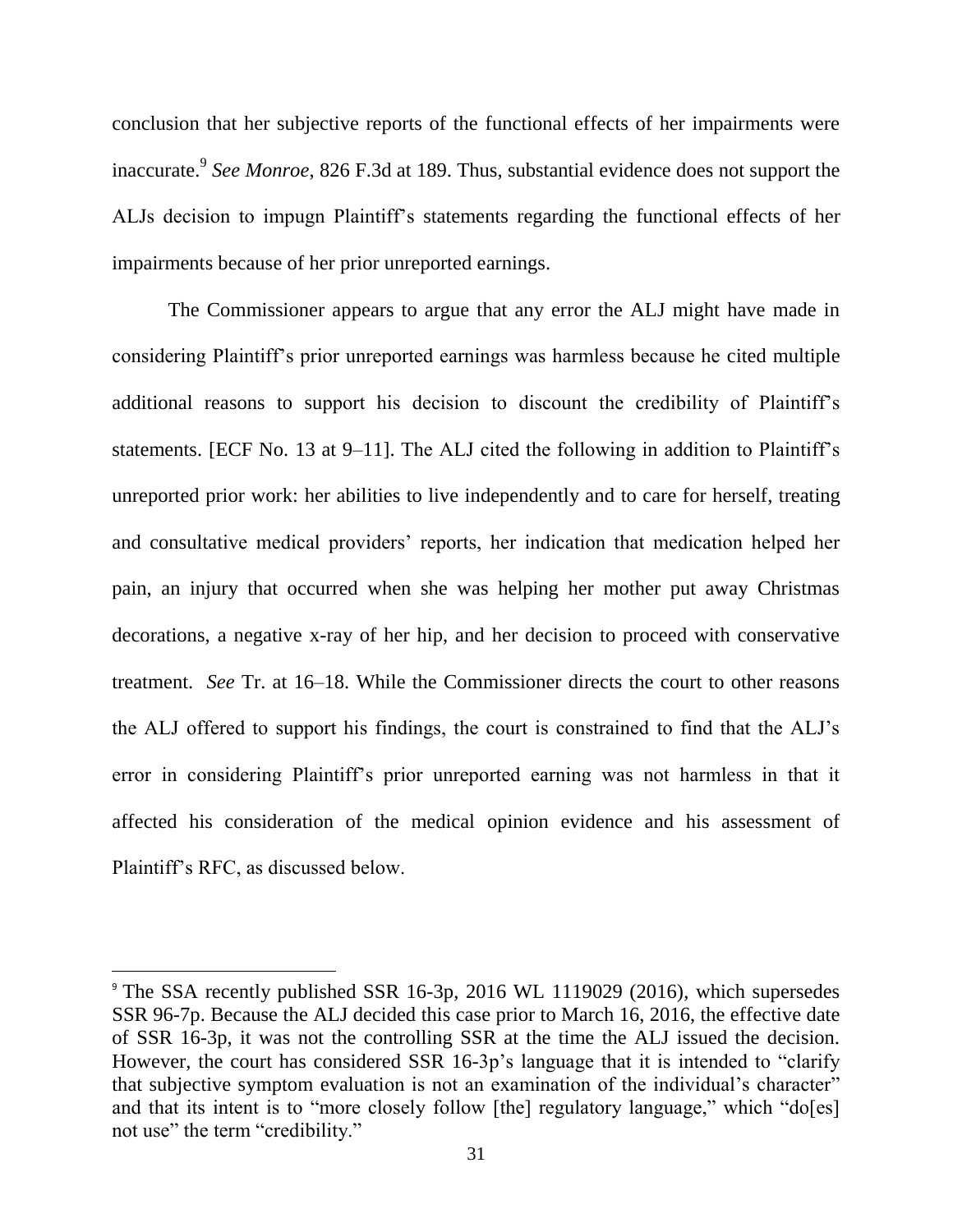## 2. Ability to Perform Light Work

Plaintiff argues the ALJ's finding that she could perform light work was not supported by the opinions of any examining physicians. [ECF No. 12 at 5]. She maintains that the limitations identified by Dr. Knight prevented her from performing light work. *Id.* at 6. She contends that three non-examining evaluators limited her to sedentary work. *Id.* at 6. She claims the ALJ erred in finding that Dr. Peabody's evaluation was consistent with a finding that she could perform light work. *Id.* at 6–7. Finally, she contends that Medical-Vocational Rule  $201.09<sup>10</sup>$  would support a finding that she was disabled as of September 23, 2014—her fiftieth birthday. *Id.* at 9.

The Commissioner argues the ALJ correctly weighed the opinion evidence and that Plaintiff is asking the court to reweigh it. [ECF No. 13 at 13]. She maintains that the ALJ is not required to accept any medical opinion of record and must choose among conflicting opinions. *Id.* at 14–15. She contends the ALJ considered all of Plaintiff's credibly-established limitations in assessing her RFC. *Id.* at 17–18.

A claimant's RFC represents the most she can still do despite her limitations. 20 C.F.R. § 416.945(a). It must be based on all the relevant evidence in the case record and should account for all of the claimant's medically-determinable impairments. *Id.*

In determining a claimant's RFC, an ALJ must carefully consider medical source opinions of record. SSR 96-5p. He should evaluate and weigh those opinions based on the factors in 20 C.F.R.  $\S$  416.927(c), which include (1) the examining relationship

 $\overline{a}$ 

 $10$  Plaintiff cited Medical-Vocational Rule 201.10, but because the ALJ found that she had no PRW, her argument would actually direct a finding of "disabled" under Medical-Vocational Rule 201.09.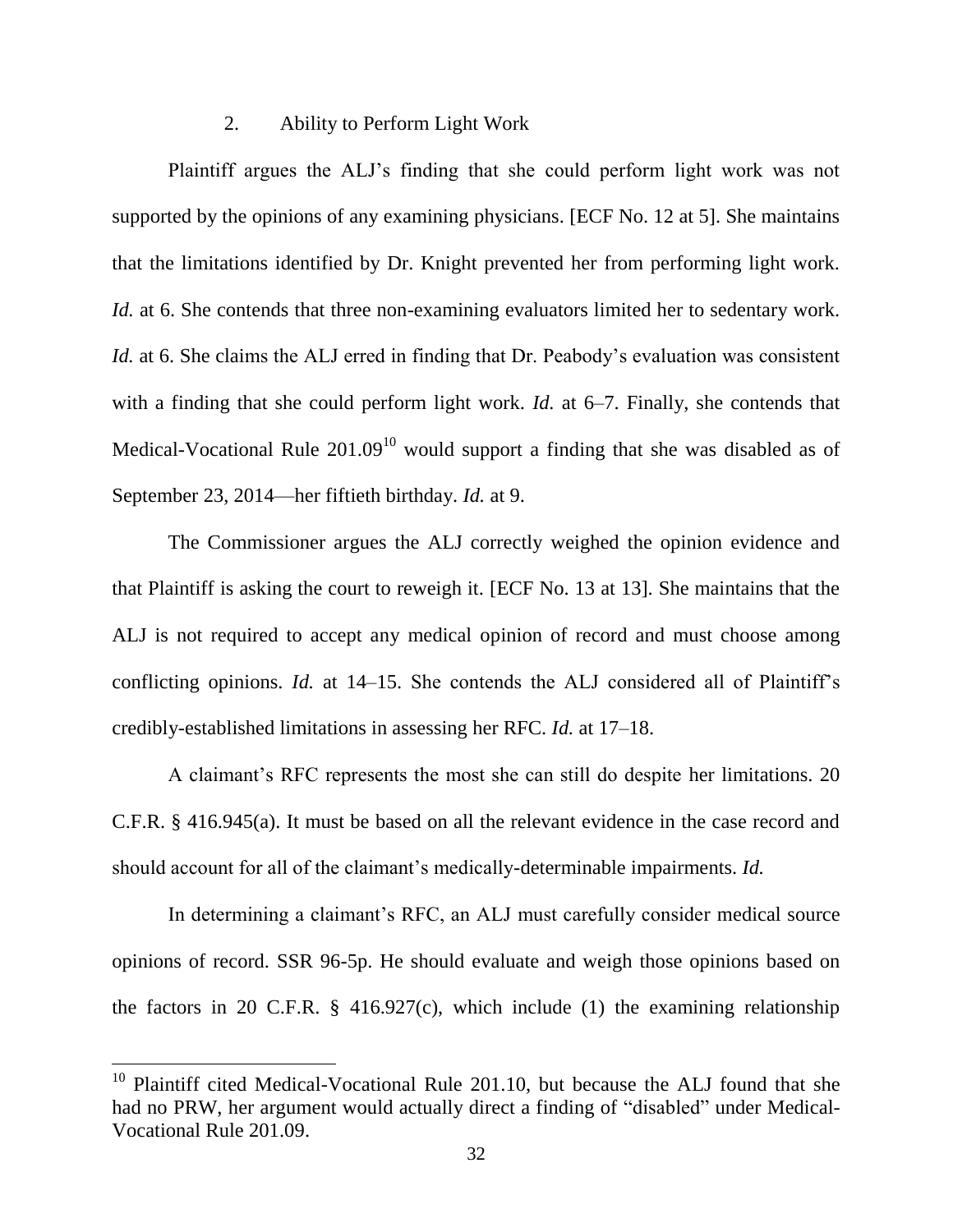between the claimant and the medical provider; (2) the treatment relationship between the claimant and the medical provider, including the length of the treatment relationship and frequency of treatment and the nature and extent of the treatment relationship; (3) the supportability of the medical provider's opinion in his or her own treatment records; (4) the consistency of the medical opinion with other evidence in the record; and (5) the specialization of the medical provider offering the opinion. *Johnson*, 434 F.3d at 654.

The RFC assessment must include a narrative discussion describing how all the relevant evidence in the case record supports each conclusion and must cite "specific medical facts (e.g., laboratory findings) and non-medical evidence (e.g., daily activities, observations)." SSR 96-8p. The ALJ must explain how any material inconsistencies or ambiguities in the record were resolved. *Id.* This court is generally prohibited from disturbing the ALJ's weighing of the medical opinion evidence "absent some indication that the ALJ has dredged up 'specious inconsistencies,' *Scivally v. Sullivan*, 966 F.2d 1070, 1077 (7th Cir. 1992), or has not given good reason for the weight afforded a particular opinion." *Craft v. Apfel*, 164 F.3d 624 (Table), 1998 WL 702296, at \*2 (4th Cir. 1998) (per curiam). Nevertheless, "remand may be appropriate . . . where an ALJ fails to assess a claimant's capacity to perform relevant functions, despite contradictory evidence in the record, or where other inadequacies in the ALJ's analysis frustrate meaningful review." *Mascio v. Colvin*, 780 F.3d 632, 636 (4th Cir. 2015), citing *Cichocki v. Astrue*, 729 F.3d 172, 177 (2d Cir. 2013).

The ALJ found that Plaintiff had the RFC to perform light work that required she lift 20 pounds occasionally and 10 pounds frequently; stand or walk for six hours and sit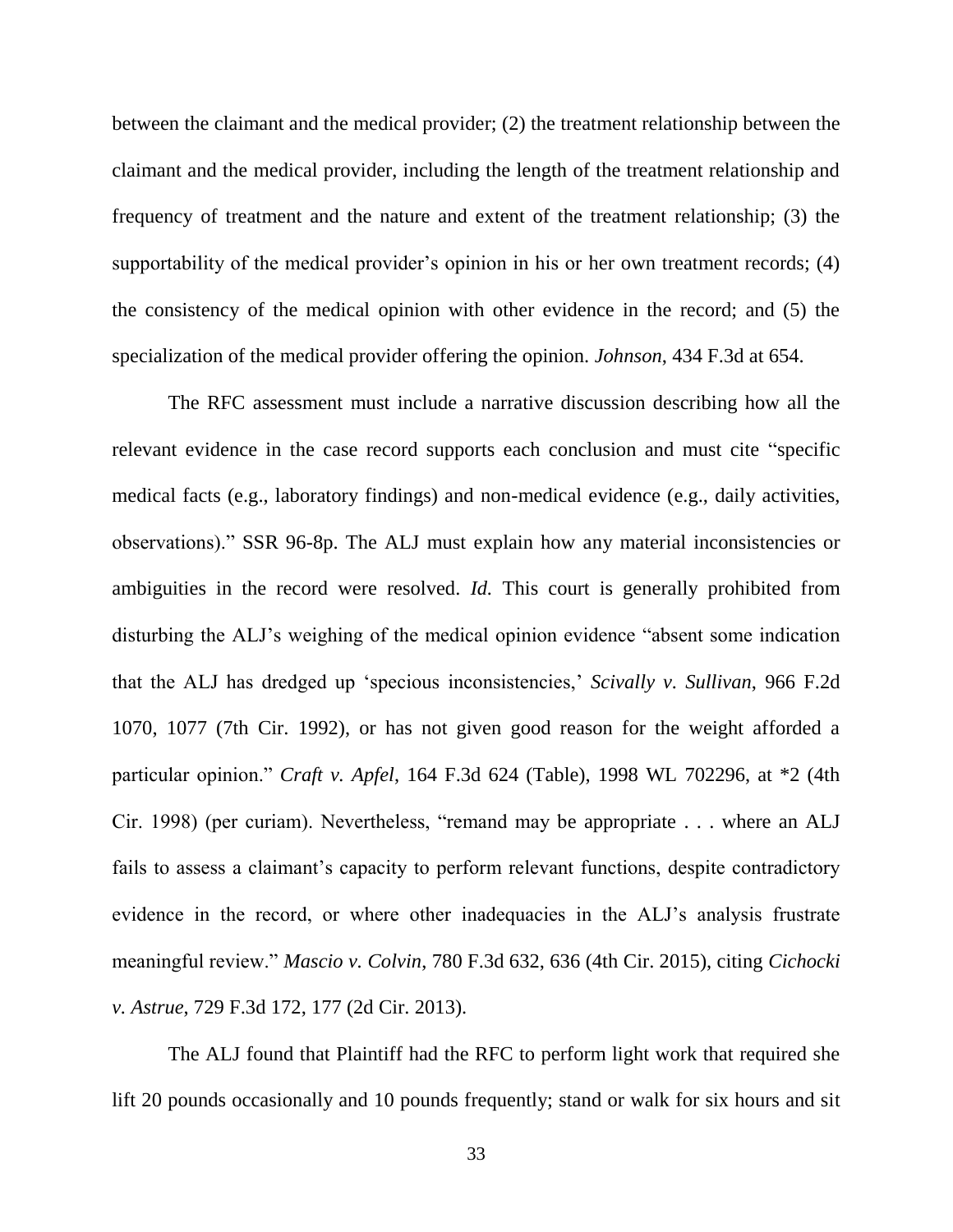for six hours in an eight-hour workday with normal breaks; occasionally balance, stoop, crouch, kneel, and use her left foot to operate foot controls; never crawl or climb ladders, ropes, scaffolds, ramps, or stairs; and frequently handle and finger, use moving machinery, and be exposed to unprotected heights. Tr. at 15–16.

In view of the foregoing authority, the court has considered the ALJ's evaluation of the medical opinions of record in evaluating Plaintiff's RFC.

# a. Dr. Knight's Opinion

On June 22, 2011, Dr. Knight stated it was necessary that Plaintiff use a CAM walker and a cane to provide comfort and improve her gait. Tr. at 400. He noted Plaintiff had limited dexterity in her left hand and was "limited with long walking, long standing, stairs and squatting." Tr. at 401. He indicated Plaintiff's pain was aggravated by "weightbearing when first standing especially." *Id.* He stated Plaintiff would need a walker "[a]t times" to assist with ambulation. *Id.*

The ALJ gave little weight to Dr. Knight's opinion because he found that it was based on Plaintiff's allegations, which were inconsistent with a record that indicated she was "not as limited as she alleges (B18F/11, 33; B19F/1–2)." Tr. at 18. The exhibit the ALJ cited at B18F/11 is a January 5, 2015 record from BEH that shows Plaintiff to have a positive SLR test and diffuse tenderness in her lumbar spine, but normal musculoskeletal and back ROM, no swelling, and no neurological deficits. Tr. at 520. The exhibits he cited at B19F/1–2 are x-rays of Plaintiff's lumbar spine and hips. Tr. at 553–54. The xray of Plaintiff's lumbar spine showed anterior hypertrophic changes that were "of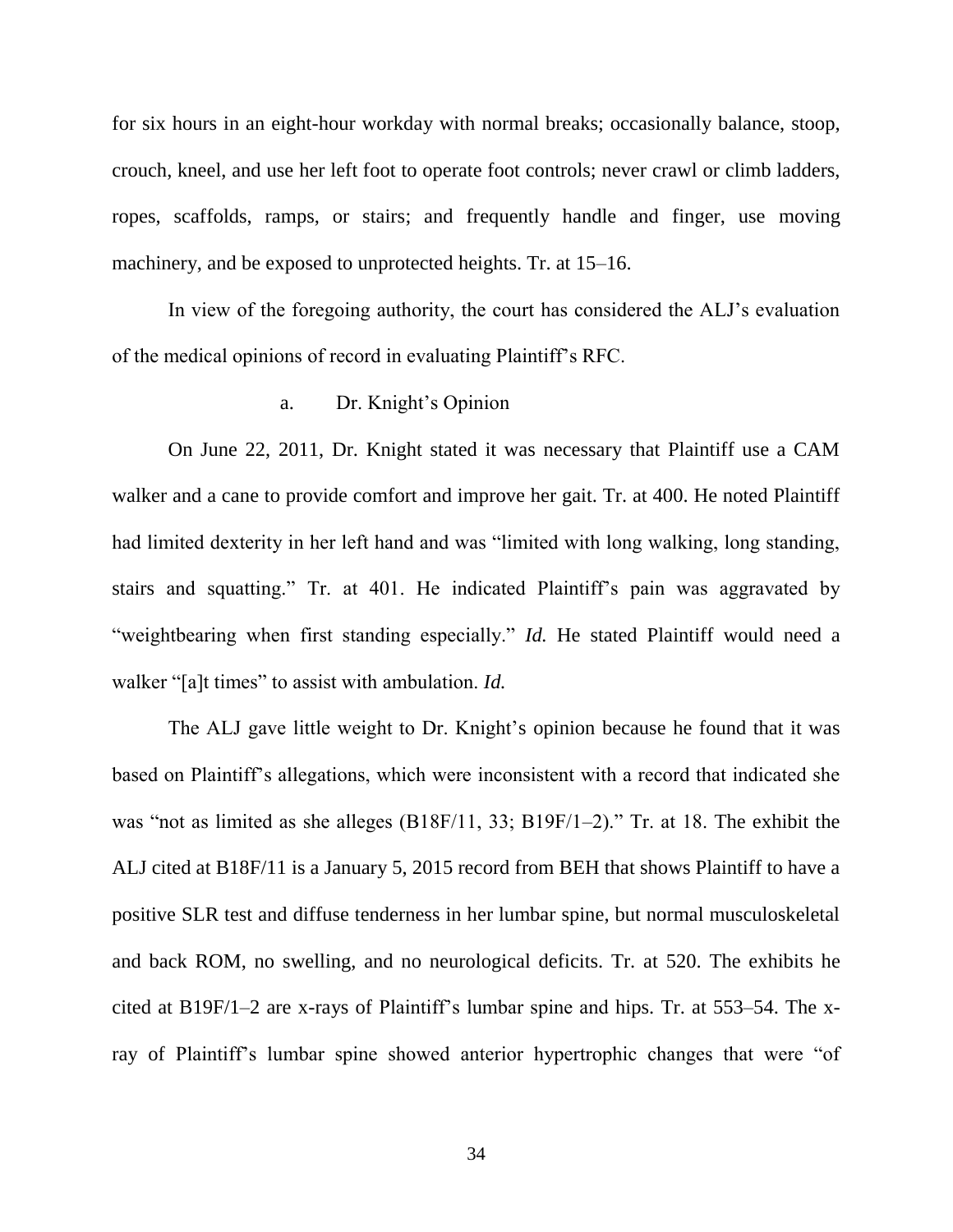doubtful clinical significance." Tr. at 553. The x-ray of Plaintiff's hips was normal. Tr. at 554.

As an initial matter, the ALJ's evaluation does not reflect his consideration of the supportability of Dr. Knight's opinion in his own record or his orthopedic specialization. *See* 20 C.F.R. § 416.927(c)(3), (5). Although the ALJ found that Dr. Knight's opinion was inconsistent with the record as a whole, the evidence he cited was not inconsistent with Dr. Knight's objective findings or the restrictions he indicated. Dr. Knight's opinion addressed Plaintiff's difficulty standing, walking, and using her left hand as a result of impairments to her left ankle, right knee, and left elbow. *See* Tr. at 399–401. He did not indicate Plaintiff was limited by back or right hip pain and his observations were similar to those of the ER physicians with respect to Plaintiff's back and right hip. *Compare* Tr. at 399–400, *with* Tr. at 520 and 553–54. Therefore, substantial evidence does not support the ALJ's decision to give little weight to Dr. Knight's opinion, and the ALJ's finding that Plaintiff had the RFC to stand or walk for six hours in an eight-hour workday cannot be reconciled with Dr. Knight's opinion.

## b. State Agency Consultants' Opinions

On August 11, 2011, Dr. Hopkins found that Plaintiff had the RFC to occasionally lift and/or carry 20 pounds; frequently lift and/or carry 10 pounds; stand and/or walk for at least two hours in an eight-hour workday; sit for about six hours in an eight-hour workday; frequently stoop, reach with the left upper extremity, and perform fine and gross manipulation with the left hand; occasionally climb ramps and stairs, balance, kneel, crouch, and crawl; never climb ladders, ropes, or scaffolds; and avoid concentrated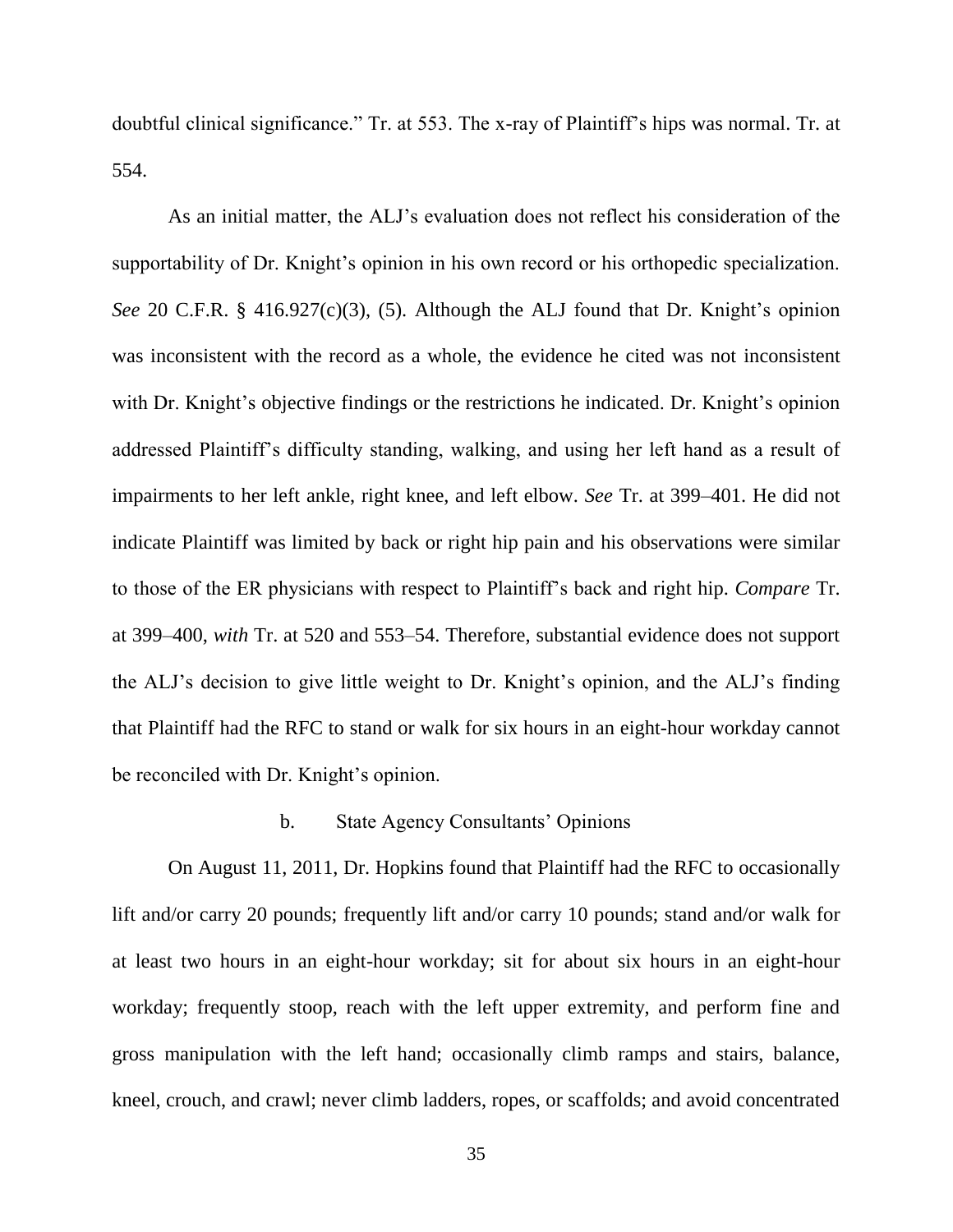exposure to hazards. Tr. at 99–106. On June 25 and August 21, 2013, Drs. Roper and Van Slooten assessed Plaintiff to have the same RFC that Dr. Hopkins had assessed, except that they limited Plaintiff to occasional stooping and no crawling and assessed no particular restriction with respect to her ability to lift overhead. *Compare* Tr. at 102, *with* Tr. at 114 and 128.

The ALJ gave little weight to the state agency medical consultants' opinions because evidence received at the hearing level, including records and reports from Easley Baptist Hospital and Plaintiff's testimony as to her unreported work cleaning houses, "demonstrate[d] that the claimant's allegations [were] only minimally credible (B3A; B4A; B5A; B8A)."<sup>11</sup> Tr. at 18.

As discussed above, the evidence does not support a finding that Plaintiff engaged in unreported work cleaning houses during the relevant period. The ALJ specifically found that Plaintiff had not engaged in substantial gainful activity since January 22, 2013. Tr. at 13. Thus, even if we are to put aside Dr. Hopkins's opinion because it was rendered prior to the relevant period, we are left with opinions from two state agency physicians who indicated Plaintiff had a maximum RFC to stand and walk for two hours in an eighthour workday during a period that the ALJ has affirmatively found that Plaintiff did not engage in substantial gainful activity. Therefore, the ALJ's decision to give little weight to the opinions of Drs. Roper and Van Slooten based on Plaintiff's unreported work

l

 $11$  The exhibits the ALJ cited in parentheses are Dr. Boland's mental RFC assessment, Dr. Hopkins's physical RFC assessment, Dr. Roper's disability determination explanation, and Dr. Van Slooten's disability determination explanation. *See* Tr. 95–98, 99–106, 107– 17, and 120–31.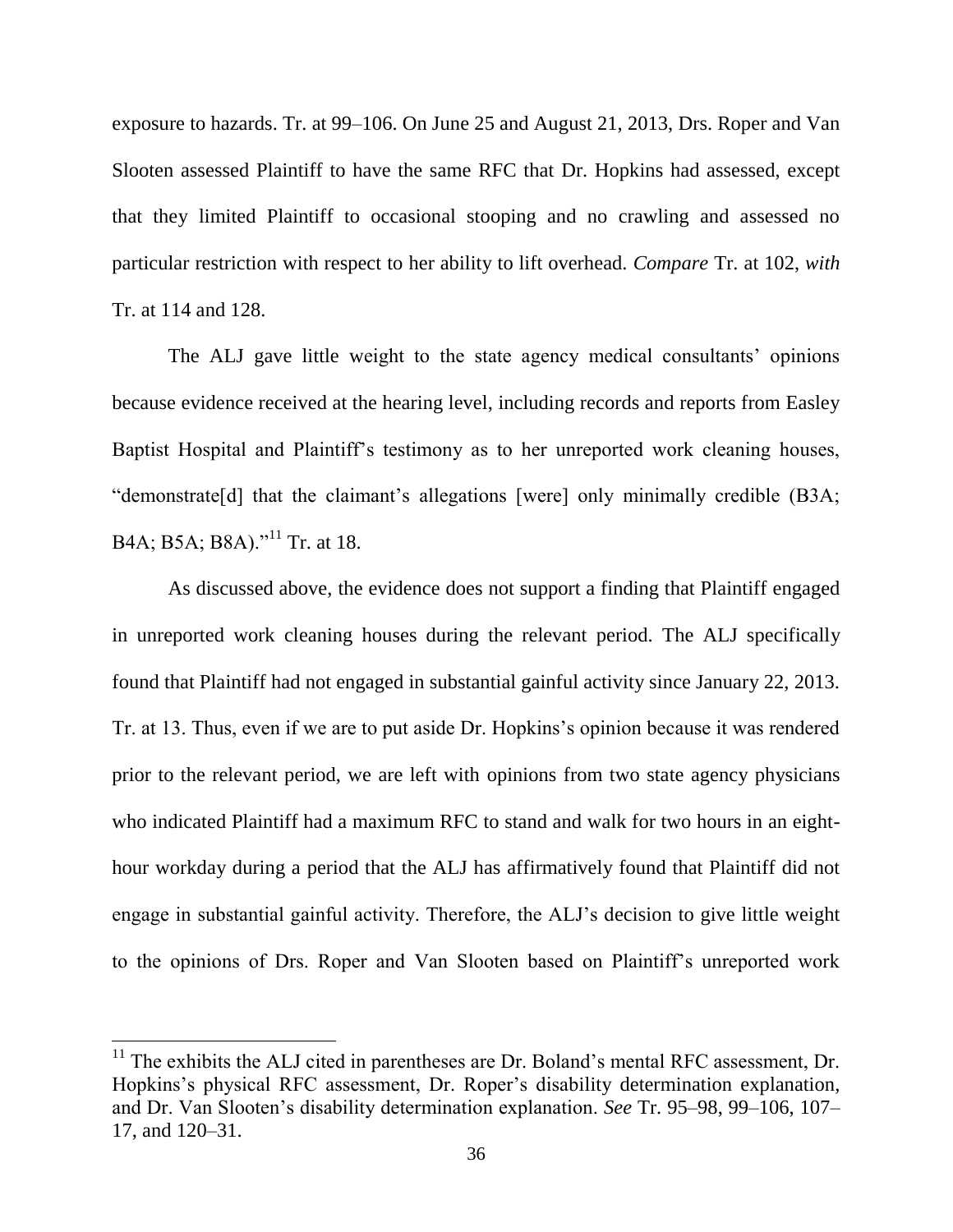activity is unsupported by his earlier finding that Plaintiff had not engaged in substantial gainful activity during the relevant period.

In addition, it is not evident from the ALJ's decision that he considered the factors in 20 C.F.R. § 416.927(c) in evaluating the state agency consultants' opinions. Because the state agency physicians were not treating or examining physicians, the only factors in 20 C.F.R. § 416.927(c) that would be applicable to consideration of their opinions would be the consistency and specialization factors. The decision reflects no consideration of that fact that Drs. Hopkins, Roper, and Van Slooten generally indicated Plaintiff to have the same RFC. *Compare* Tr. at 99–106, *with* Tr. at 112–15 and Tr. at 126–29. It also shows no comparison of their findings with the objective evidence in the record. Therefore, substantial evidence does not support the ALJ's decision to accord little weight to the state agency consultants' opinions. Furthermore, because the ALJ has cited no valid reason for discounting opinions that Plaintiff had a maximum RFC to stand and walk for two hours and finding instead that she could stand and walk for six hours during an eight-hour workday, his RFC assessment is flawed.

# c. Dr. Peabody's Opinion

On May 28, 2013, Dr. Peabody stated Plaintiff had "a difficult time trying to walk with her various fractures and orthopedic appliances." Tr. at 467. He stated Plaintiff had "considerable pain in both knees and her left elbow" and "weakness in her left hand." *Id.* He indicated Plaintiff's situation "would probably be markedly improved if she lost considerably more weight." *Id.*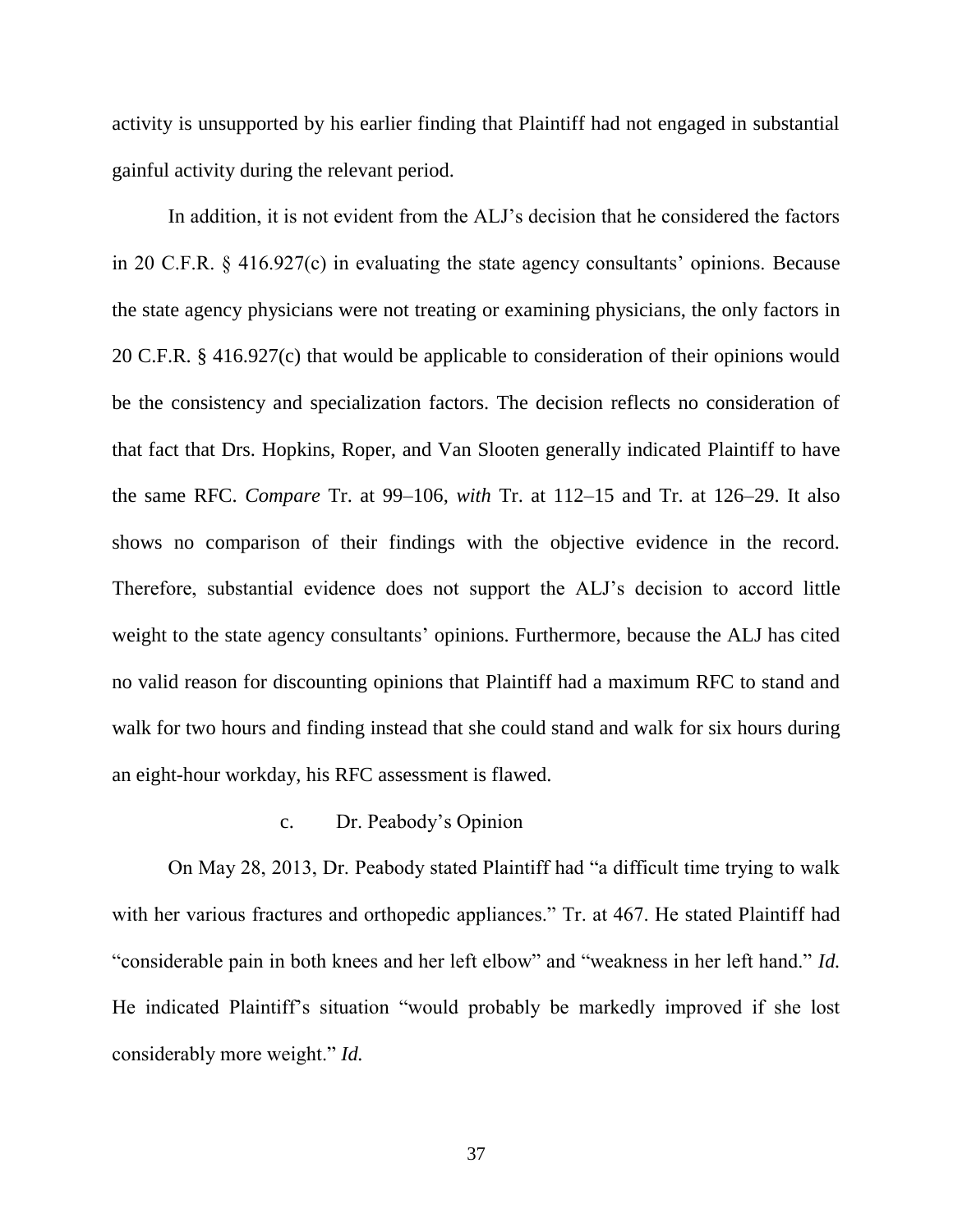The ALJ accorded "great weight" to Dr. Peabody's opinion "as it is supported by and consistent with the overall evidence of record, including examination findings, diagnoses, treatment and prescribed medications and is incorporated into the residual functional capacity noted above (B4F/15; B10F/2–3; B18F/42)." Tr. at 18. The exhibit the ALJ cited at B4F/15 is an x-ray of Plaintiff's right hand dated March 27, 2009, that shows a likely acute fracture of the ulna styloid; a possible acute fracture of the right fifth metacarpal; and osteoarthritic changes. Tr. at 362. The exhibits the ALJ cited at B10F/2– 3 include an x-ray of Plaintiff's left ankle that indicates severe post-traumatic degenerative osteoarthritis at the ankle level with fixation of distal long bone fractures and an x-ray of Plaintiff's right knee that shows a healed fracture of the patella and threecompartmental degenerative osteoarthritis. Tr. at 462–63. The exhibit the ALJ cited at B18F/42 is an x-ray of Plaintiff's right hand dated November 8, 2014, that shows old fractures of the ulnar styloid and fifth metacarpal, mild degenerative changes of the first MCP joint, and no acute bony injuries. Tr. at 551.

The ALJ stated he considered the examining relationship between Plaintiff and Dr. Peabody, the supportability of Dr. Peabody's opinion with his findings, and the consistency of his opinion with the record as a whole. *See* 20 C.F.R. § 416.927(c)(1), (3), and (4). However, despite the ALJ's indication, it does not appear that he compared Dr. Peabody's opinion with the other opinions of record. Dr. Peabody's findings and opinion that Plaintiff had difficulty walking, pain in her bilateral knees and left elbow, and weakness in her left hand appear to be consistent with Dr. Knight's findings and opinion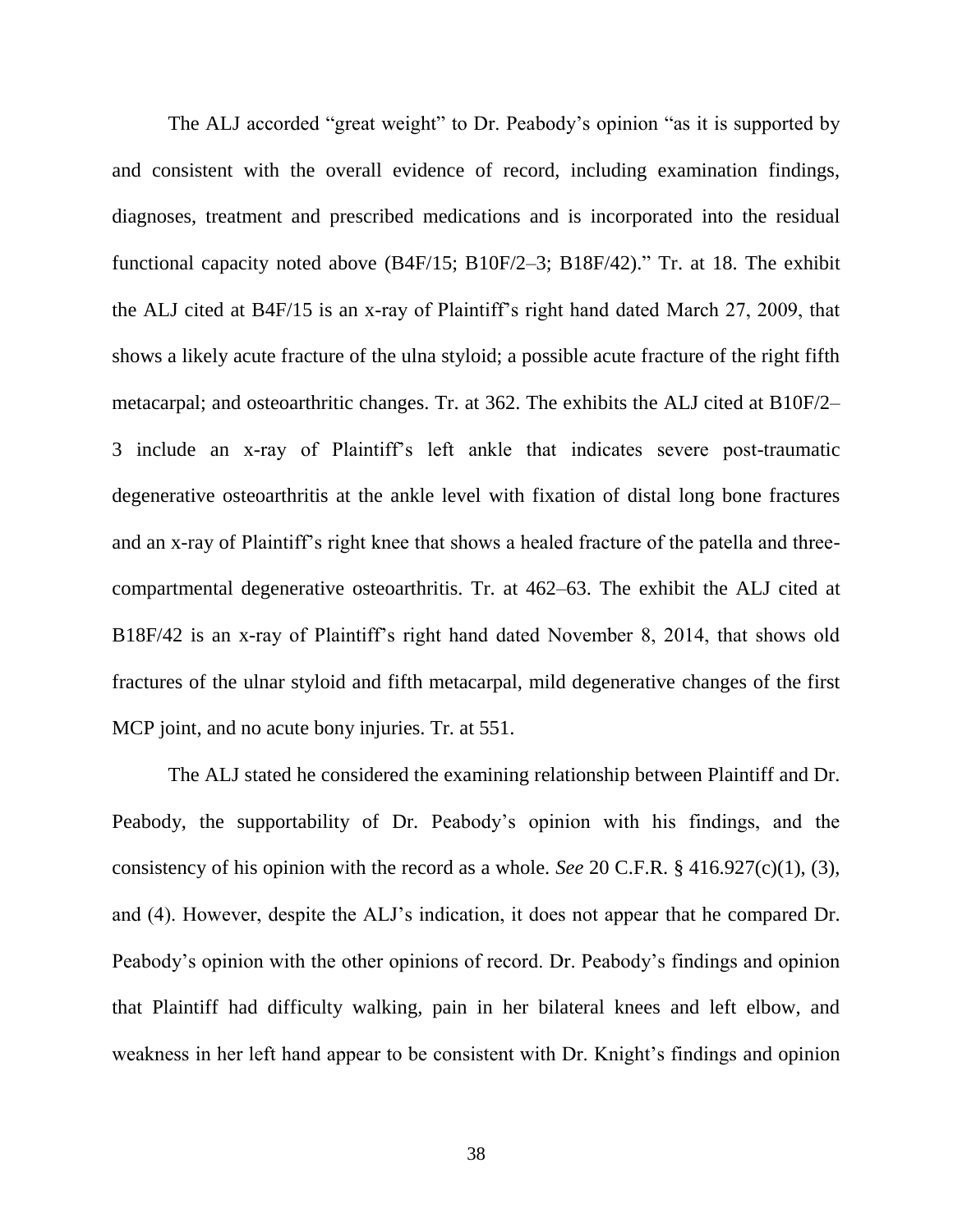and the state agency consultants' RFC findings. *Compare* Tr. at 467, *with* Tr. at 99–106, Tr. at 112–15, Tr. at 126–29, and Tr. at 398–403.

The ALJ assessed an RFC that required Plaintiff to stand and walk for six hours in an eight-hour workday. *See* Tr. at 15. This finding appears to be incongruous with the "great weight" that he accorded to Dr. Peabody's opinion that Plaintiff had considerable knee pain and difficulty walking. Furthermore, Drs. Roper and Van Slooten indicated Dr. Peabody's opinion was among the evidence that they considered in finding Plaintiff had a maximum RFC to stand and walk for two hours in an eight-hour workday. Tr. at 108 and 122. In the absence of a reasonable explanation from the ALJ as to how Dr. Peabody's opinion was more consistent with the assessed RFC than with the two-hour standing and walking limitation, the court cannot find that substantial evidence supports his RFC assessment.

Medical-Vocational Guideline 201.09 directs a finding that a claimant is disabled where the claimant is limited to work at the sedentary exertional level; is closely approaching advanced age; has a limited or less than high school education; and has no PRW or a history of unskilled work. 20 C.F.R. Part 404, Subpart P, App'x 2, § 201.09. The record contains three medical opinions that specifically restrict Plaintiff to standing and walking for no more than two hours in an eight-hour workday. Tr. at 100, 113, and 127. The VE testified that an individual who was restricted to standing and walking for two hours in an eight-hour workday would be limited to sedentary work. Tr. at 61. Plaintiff was 50 years old at the time of the hearing; had less than a high school education; and had no PRW. Tr. at 33, 34, and 36. In light of this evidence, the court